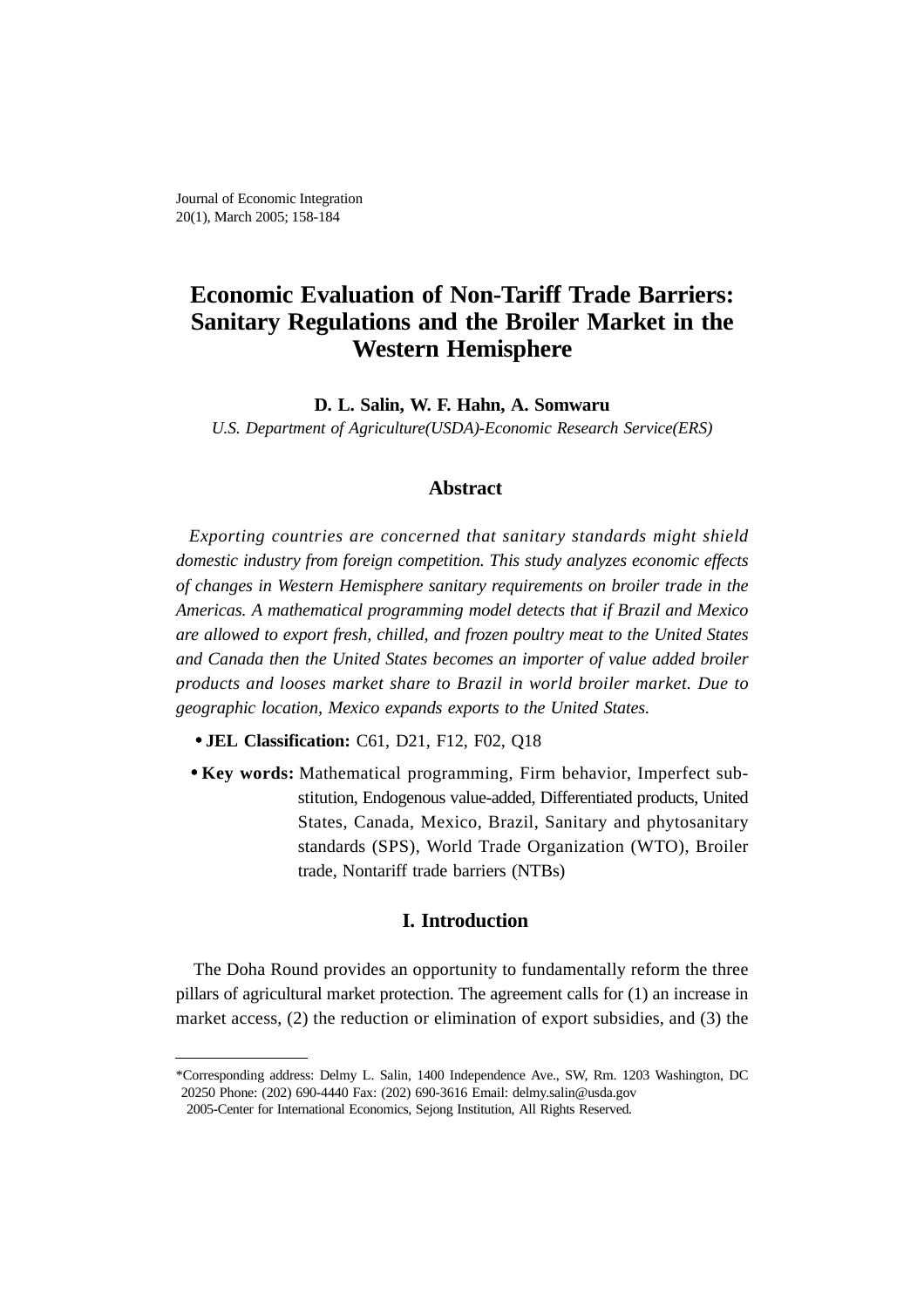reduction of domestic support. In many cases, market access for imported foods are blocked by sanitary and phytosanitary standards (SPS). SPS are meant to protect human, animal, and plant health. While negotiators recognized the importance of protecting human, animal, and plant health, they were concerned that in some cases SPS were being used to shield domestic industry from foreign competition. To prevent abuses of SPS, a number of reforms addressing them were included in the Doha Round Agreement.

In January 1995, the World Trade Organization (WTO) implemented the application of the SPS Agreement with the purpose of minimizing the negative effects of unjustified health barriers on international trade. Under this agreement, codes were established to prevent the introduction of infectious agents and diseases into importing countries through trade of animals or animal products (OIE 2003). Although the SPS Agreement requires transparency and science-based regulations, it does not require the adoption of international standards (harmonization). In addition, nations have accepted the concept of "regionalization", thereby recognizing disease-free regions or zones within a country. This would allow exports from distinct regions within a country that present evidence of the absence or low incidence of pests and diseases (Roberts 1998a, Roberts 1998b, Salin et al. 2002, Kassum and Morgan 2002). Nonetheless, there is limited published research in the area of the economic impact of SPS, especially on the poultry industry.

The United States and Canada protect their poultry industries from Exotic Newcastle Disease (END). END is endemic throughout the rest of the Western Hemisphere. Both Mexico and Brazil have eradicated END from some of their States, opening the possibility that they can ship fresh or frozen poultry to the United States and Canada. This paper is the first to analyze in a unique approach the economic impact of these changes in North America sanitary requirements on Western Hemisphere broiler production and trade flows. The United States and Brazil are the worlds two most important poultry exporters. Changes in production and trade in the Western Hemisphere will have global implications.

The economic model developed for this paper is a mathematical-programming model designed specifically to measure the changes and distribution of the economic welfare arising from reform of SPS and other policies on Western Hemisphere broiler (chicken meat) markets. This analysis focuses on SPS reform and does not address the impacts of other policies. This model uses a new approach to model product differentiation. Products are differentiated by different levels of value-added service, and the level of value-added embedded in goods is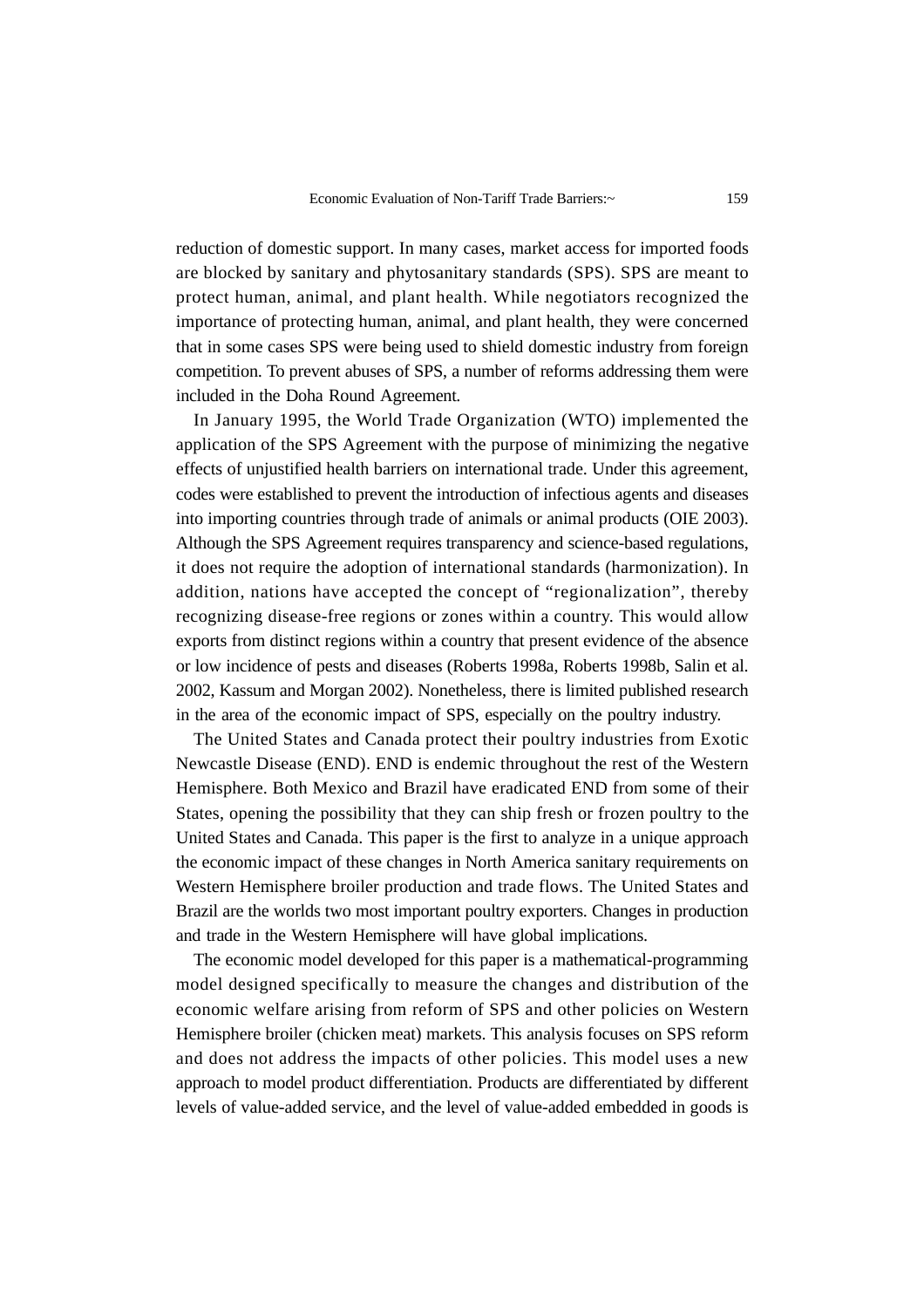endogenous. The model focuses on the four major players in the Western Hemisphere broiler market: Canada, the United States, Mexico, and Brazil. Other regions in the Western Hemisphere and the rest of the world are modeled with less detail.

# **II. Overview of the World Broiler Market**

Before discussing policy and modeling issues, it is useful to place the Western Hemisphere poultry market in its global perspective. Poultry production and consumption have grown rapidly worldwide. Reasons for this expansion include short production cycle, cooking versatility, low fat content, and relatively low prices compared with beef and pork. Broiler markets are highly concentrated in production and international broiler trade is dominated by a few countries (Rogowsky, 1998). In 2002, world broiler production totaled about 54 million tons, in ready to cook (RTC) equivalent form. The United States is the worlds largest producer followed by China, Brazil, European Union (EU), and Mexico. These five countries account for more than 70 percent of the world's production (FAS, 2003a). Broiler production has become highly concentrated, especially in the United States, Brazil, Mexico, and Thailand, where a few large firms account for most of the production (Orden *et al.*, 2002, UNA, 2002). The United States is the world's top broiler consuming country, accounting for about one-quarter of global consumption, followed by China, EU, and Brazil. These four countries account for 65 percent of the worlds broiler consumption. The United States and Brazil dominate international broiler trade globally. These two countries account for more than two-thirds of the world's broiler exports (FAS, 2003a). Russia, Japan, and China are the worlds largest importers accounting for more than half of worlds broiler imports, followed by the EU, Saudi Arabia, Mexico, and Hong Kong. These seven countries account for 85 percent of total world broiler imports (FAS, 2003a).

In the North American region, broiler production totaled 17.6 million tons in 2002. This represents 32 percent of total world broiler production. This region consumed 15.7 million tons of broilers in 2002, comprising 30 percent of total world broiler consumption (FAS, 2003a). The United States is the largest broiler producer and consumer worldwide. In addition, it is the only net broiler exporting country in the region, accounting for 38 percent of total world exports. Mexico is the fifth largest world broiler producer and consumer country. Mexico and Canada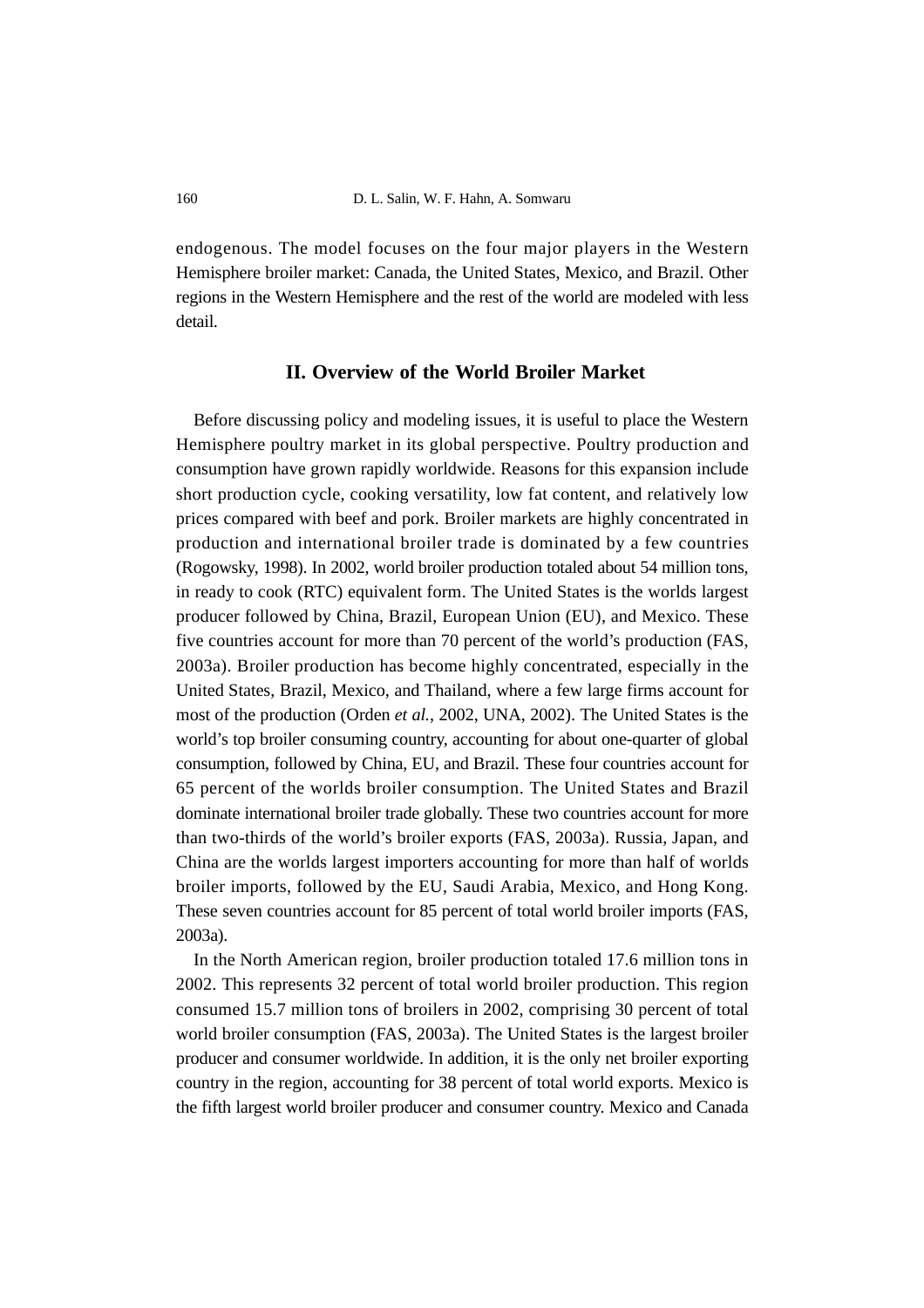are among the top 10 broiler importing countries, accounting for about 8 percent of the worlds broiler imports.

### **III. Policy Environment in Western Hemisphere Broiler Trade**

While SPS have important effects on poultry trade in the Western Hemisphere, these are not the only policies that have a significant impact on broiler production and trade. In addition to the SPS, which are discussed later, the following policies are included in the model:

Of the four countries modeled in detail, only Canada has a major domestic program to support its poultry industry. Canadian poultry supply controls place an upper limit on poultry production in Canada. To further protect its industry, Canada established import quotas. Prior to NAFTA it was common for the Canadian government to offer "supplementary" quotas allowing additional imports to enter. Under its NAFTA obligations, Canada expanded and reformed its poultry import quota regime. After signing the Doha-Round Agreement, Canada replaced its quota with a tariff-rate-quota (TRQ). The current, over-quota-rate on poultry has been set high enough to eliminate imports over the quota.

Prior to NAFTA, Mexico protected its poultry industry from U.S. competition with a number of different (and frequently changing) policies. As part of its NAFTA obligations, Mexico replaced these policies with a TRQ, with an expanding quota and contracting over-quota rate. During the period between the signing of NAFTA and 2002, the Government of Mexico often allowed poultry imports to exceed the quota without imposing the over-quota tariff. By 2002, poultry trade with the United States was supposed to be liberalized. Starting in 2003, the Government announced a provisional safeguard TRQ on imports of U.S. leg quarters which is (a) legal under NAFTA and (b) meant to stay in place until 2008. The 2004 duty-free quota is 101,000 metric tons (MT) with an over-quota rate of 79%. The quota grows to 104,600 MT in 2008 with the over-quota rate dropping to 19.8%.

Direct domestic support to the poultry industry is low in both Brazil and the United States. Poultry tariffs are low in the United States, ranging from 4.4 to 23.3 cents per kilogram depending on the product. Poultry imports from its NAFTA partners could enter tariff-free; however, U.S. poultry imports are negligible. SPS are the important factor limiting poultry imports to the United States.

END and highly pathogenic avian influenza (HPAI), included in List A of the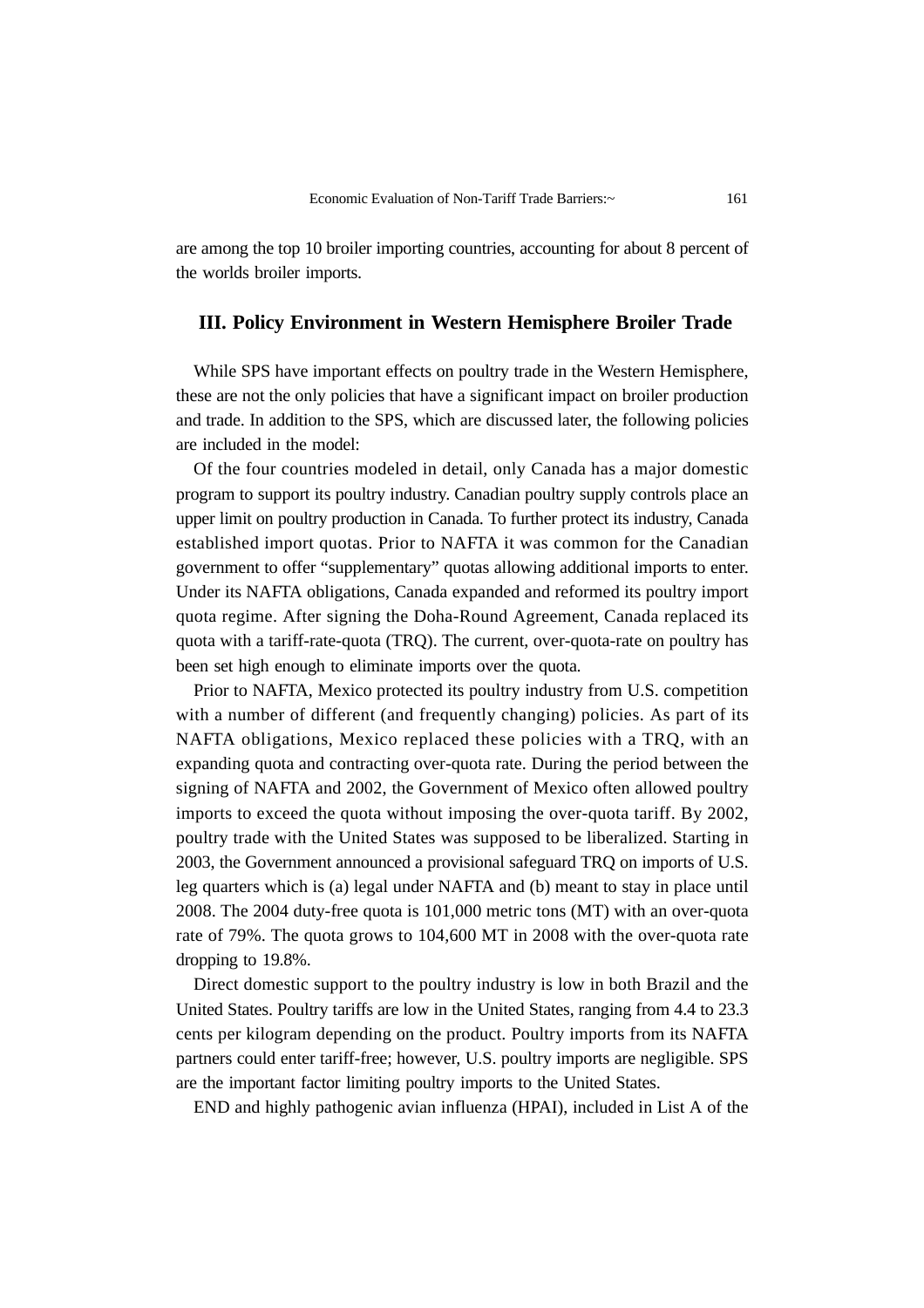International Organization for Epizootics (OIE) classification of transmissible poultry diseases, are two highly infections diseases that restrict poultry trade (Table 1). Countries in which END exists can export only processed poultry meat but not fresh, chilled, or frozen poultry to the United States. (Salin et al. 2002, FSIS 2003). Currently, the U.S. Animal and Plant Health Inspection Service (APHIS) considers END to exist in all but 16 regions of the world (table 2). In addition, APHIS recognizes two Mexican states, Sinaloa and Sonora, as having a low risk of END transmission.

The United States has not been fully successful in preventing END and avian influenza from entering the country. However, it has been able to contain those outbreaks that it experienced. Avian influenza is a common problem; the last U.S.

| List A-major importance in the interna-     | List B-significant in the international trade |
|---------------------------------------------|-----------------------------------------------|
| tional trade of animals and animal products | of animals and animal products                |
| Highly pathogenic avian influenza           | Avian chlamydiosis                            |
|                                             | Avian infectious bronchitis                   |
| Newcastle disease                           | Avian infectious laryngotracheitis            |
|                                             | Avian mycoplasmosis (M. gallisepticum)        |
|                                             | Avian tuberculosis                            |
|                                             | Duck virus enteritis                          |
|                                             | Duck virus hepatitis                          |
|                                             | Fowl cholera                                  |
|                                             | Fowl pox                                      |
|                                             | Fowl typhoid                                  |
|                                             | Infectious bursal disease (Gumboro disease)   |
|                                             | Marek s disease                               |
|                                             | Pullorum disease                              |

**Table 1.** OIE Classification of Poultry Diseases, 2003

Source: International Organization for Epizootics (OIE). Data on Animal Diseases, OIE Classification of Diseases. <http://www.oie.int/eng/normes/mcode/a\_summry.htm>. March 20, 2003.

|  | Table 2. Countries declared by APHIS to be free of exotic Newcastle disease (END) |  |
|--|-----------------------------------------------------------------------------------|--|
|--|-----------------------------------------------------------------------------------|--|

| Regions | Disease Free Regions                                                            |
|---------|---------------------------------------------------------------------------------|
| Europe  | Finland, France, Great Britain (England, Scotland, Wales, and the Isle of Man), |
|         | Greece, Iceland, Luxembourg, Republic of Ireland, Spain, Sweden, Switzerland.   |
| Others  | Australia, Fiji, New Zealand, Canada, Chile, Costa Rica.                        |
|         | All other countries are considered to contain these pathogens                   |

Source: National Archives of Records Administration, Code of Federal Regulations, Title 9, Vol. 1, Chapter 1, Section 94.6, January 1, 2003.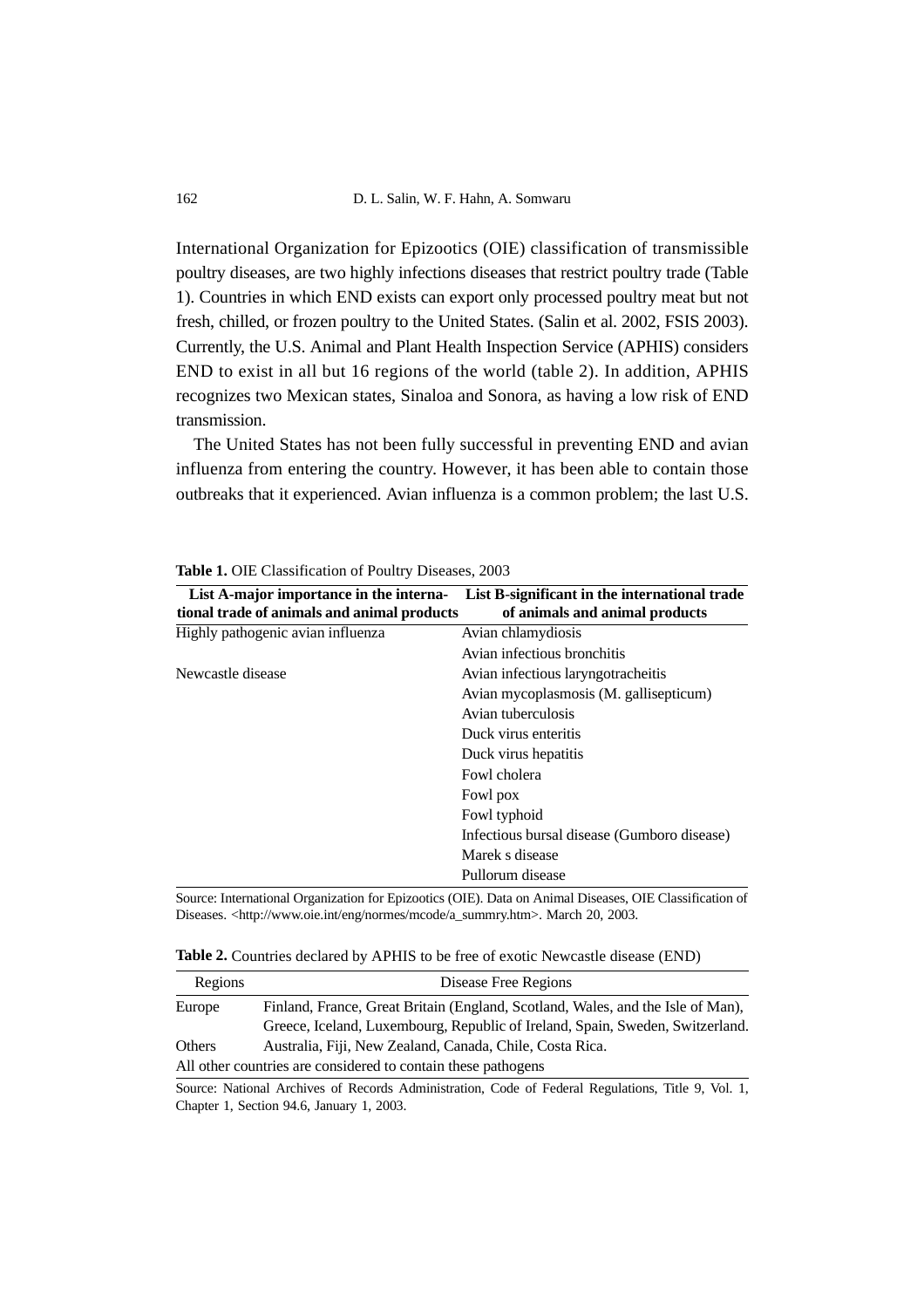outbreak at the time this is written was in February 2004. END is less common. On October 1, 2002, an outbreak of END was confirmed in California. This outbreak originally occurred in small backyard flocks and spread later to commercial egg laying operations. Subsequently, END has been confirmed in noncommercial flocks in Nevada, Arizona, and parts of Texas and New Mexico. Since the beginning of the outbreak, 3.5 million birds have been killed (APHIS, 2003). This represents slightly over 1 percent of the total U.S. commercial egg laying hen population. The END outbreak did not affect the U.S. commercial broiler industry, but did disrupt U.S. exports while the outbreak was being brought under control.

APHIS has recognized two Mexican states as low-risk for END, which means that imports from these two states are not considered a threat to chicken health. However, SPS also protect human health. In order to export fresh, chilled, or frozen poultry to the Untied States, Mexico must have its plants and inspection system certified and by the USDA Food Safety and Inspection Service (FSIS). Mexico is in the process of getting its inspection system for poultry certified by FSIS and is also working on the elimination and control of END in additional states.

While Mexico has been working to be able to export poultry to the United States, Brazil has succeeded in getting access to the Canadian market. Effective August 1, 2002, Canada recognized Brazil's poultry inspection system. In addition, eight<sup>1</sup> Brazilian states were recognized free of END by the Canadian Food Inspection Agency (CFIA 2002). At the time this is written, Brazil has yet to ship poultry to Canada. U.S. concern about cross-shipment of product seems to be an important factor underlying this lack of Brazilian exports to Canada.

### **IV. Model Overview**

The *Broiler Trade Model* (BTM) is a mathematical programming (MP) model (See Appendix), with a structure similar to the North American Trade Model for Animal Products (NATMAP) (Hahn, 1993). The use of MP as a method for modeling equilibrium in competitive markets dates back to 1952 (Samuelson). We use the BTM to evaluate the effects of allowing the low-END-risk regions of Mexico and Brazil to export poultry to the United States and Canada.

<sup>&</sup>lt;sup>1</sup>Mato Grosso do Sul, Minas Gerais, Sã o Paulo, Paraná, Santa Catarina, Rio Grande do Sul, Goiás, Mato Grosso or the Federal District of Brazil.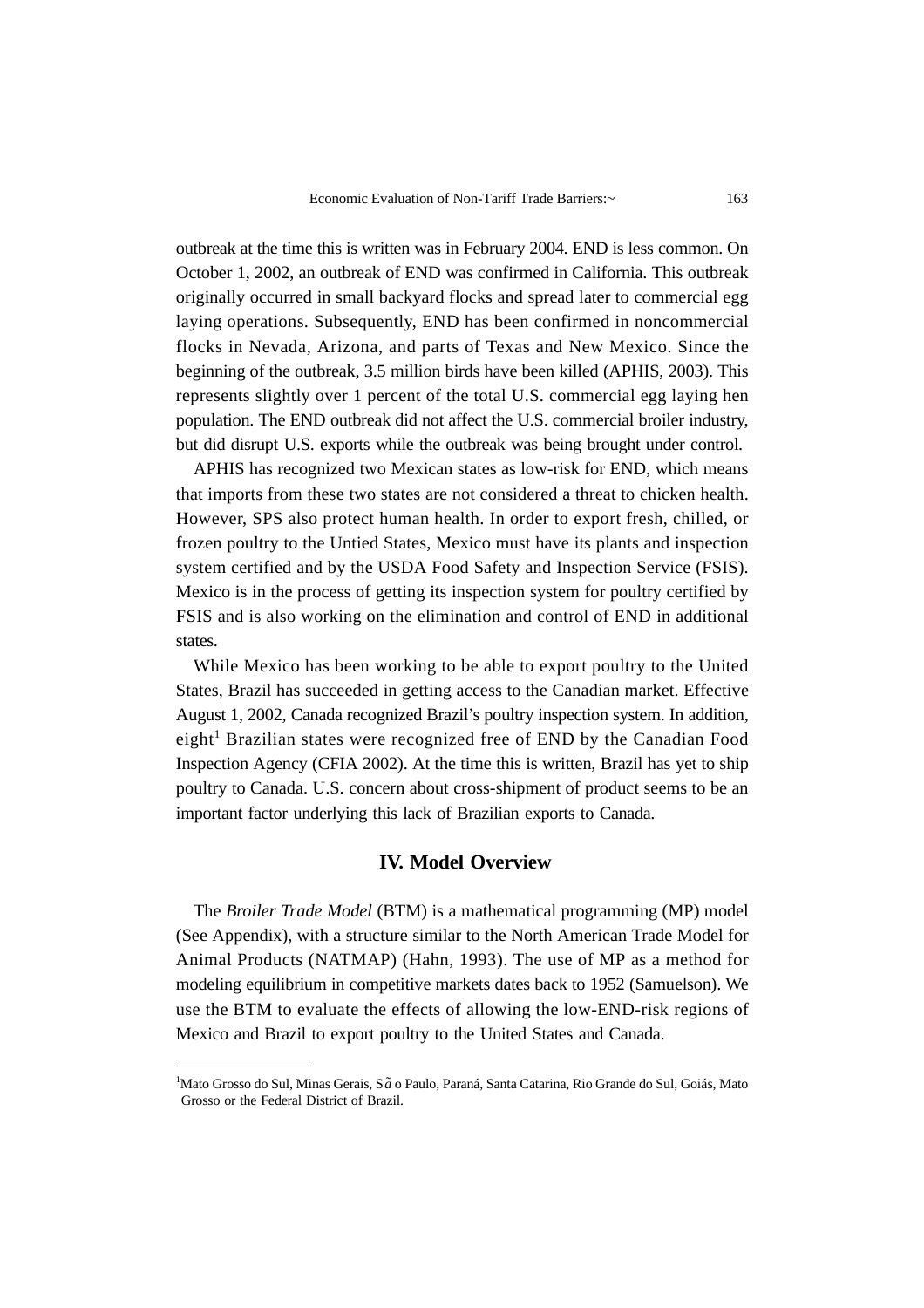164 D. L. Salin, W. F. Hahn, A. Somwaru

The BTM divides the world into eight regions; however only four of these are modeled in detail. The four regions with the detailed specification are Canada, the United States, Mexico, and Brazil. These countries will be referred to as the major players. The BTM has a full set of supply and demand relationships for the major players. The four other regions are represented as excess-demand regions. These areas are net importers of chicken from the United States and Brazil. The excess demand regions are the Caribbean, Central America, the rest of South America, and the Eastern Hemisphere. The model starts with a baseline set of prices, quantities, and policies and assumes that the current production and trade pattern is optimal. Changes in policies may lead to changes in the optimal pattern of production and trade.

Figure 1 is a flow chart that outlines product flow in each of the major players. There are two production phases, the second one is optional, and a single, domestic demand structure. The model looks at broiler and broiler cut supply and demand at the wholesale level. The BTM models the wholesale level, because this is the level at which trade in broiler and broiler products occur.

Policies are modeled either as restrictions on the model or as cost factors. For example, tariffs and other import fees increase the costs of broiler trade. Sanitary barriers are treated as absolute restrictions preventing broiler-product exports from Mexico and Brazil to the United States and Canada. Canada's supply controls are



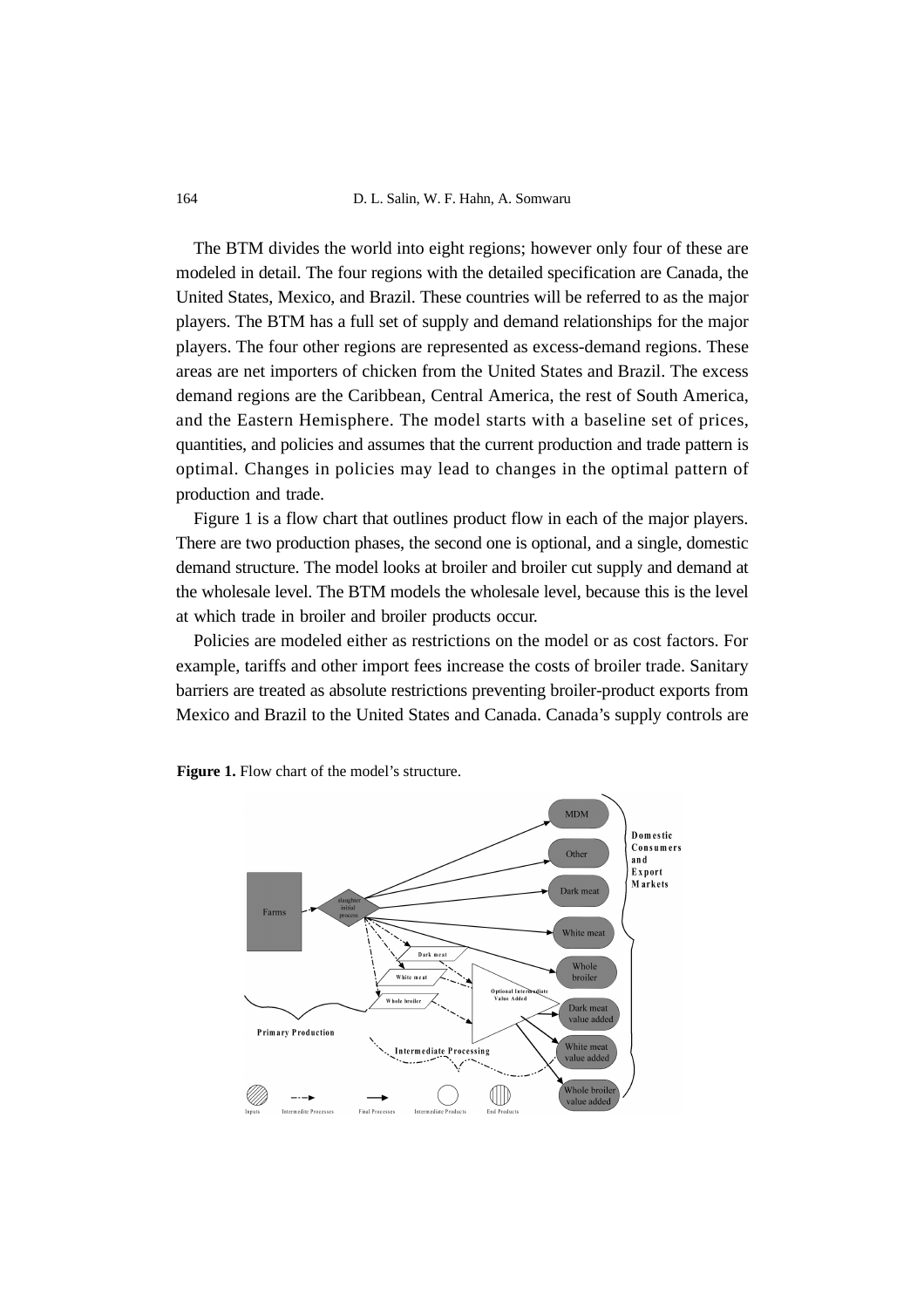modeled as an upper bound on total production. Because Canada's over-quota tariff rates on all broiler products and Mexico's on dark meat are high, these quotas are treated as if they were absolute limits on imports. If the over-quota rates were low enough to allow trade, they could be modeled as an additional cost of importing product in excess of the quota. U.S. tariffs on (potential) Brazilian imports are treated as a cost of shipping product.

Although it is a wholesale-market model, the demand structure is a consumerlevel demand specification. Wohlgenant and Haidacher show that when markets are competitive, derived demands have the same properties as consumer demands provided one adds in the demand for marketing inputs (Wohlgenant and Haidacher, 1989). We maintain the typical, partial equilibrium assumption that changes in broiler prices do not cause changes in other product prices. If the prices of all other goods are fixed, including broiler marketing inputs, then we can aggregate their expenditures into a single good, using Hicksian aggregation as suggested by Lewbel (Lewbel, 1996). The consuming sector buys chicken products and the aggregate "other" good.

The primary production phase is a combination of the farm, slaughter, and preliminary processing phase of production. This structure is consistent with the business organization of broiler production in the major players. Most of the broiler production in the Western Hemisphere is integrated. While farms are usually separate enterprises, it is common for bird producers to contract with slaughter/ processing companies, the integrators. The primary production phase produces two types of chickens that are turned into five types of poultry products. The two types of chickens are (1) those that end up being sold as whole chickens and (2) those that are processed into parts. When chickens are processed for parts, they produce four kinds of chicken parts in fixed proportions. Parts chickens' outputs are approximately 32% white meat, 44% dark meat (leg and thigh or leg quarters), 22% other meat (wings, backs, necks) and 2% mechanically deboned meat (MDM).

Whole chickens and parts chickens are modeled as joint products. The types of chickens that farmers produce for their integrators vary by the chicken's end use. An alternative modeling structure could start with a generic chicken that is either sold "whole" or processed into parts. This alternative does not fit reality. A further problem is that (at least in the United States) it is common for the sum of the value of chicken parts prices to be lower than the value of a whole chicken. This implies negative value-added, a sub-optimal solution. What is actually happening is that U.S. integrators use a cheaper chicken to produce parts. Modeling whole and parts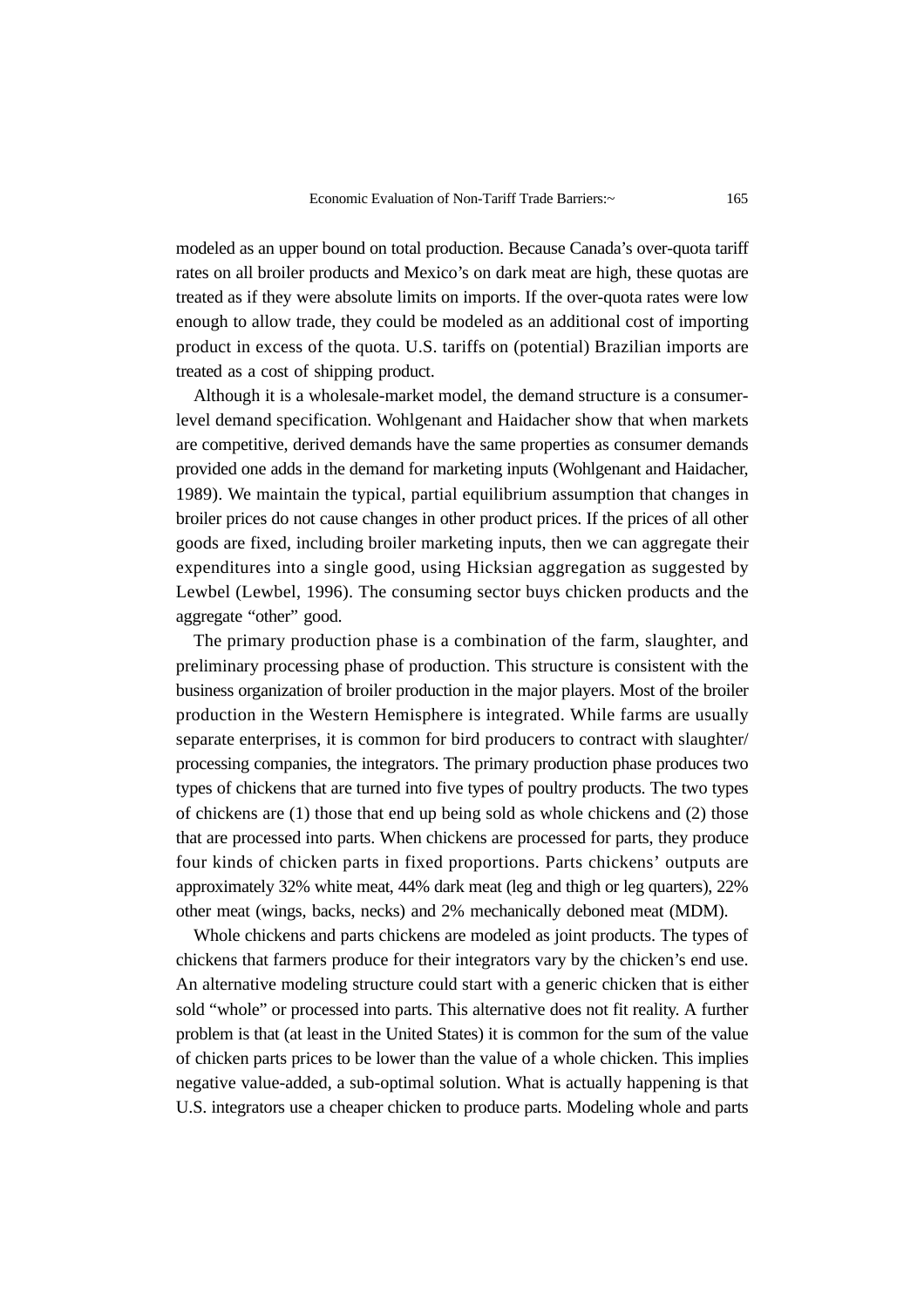chickens as distinct but joint products better captures the working of the market and allows the observed baseline to be optimal.

The usual economic model of trade is based on the concept of comparative advantage, a theory based entirely on costs of supplying products. Once one introduces joint production, consumer tastes begin to have an important effect on trade flows. Cost factors alone cannot explain how chicken parts should be priced. In competitive equilibrium, the total value of the parts has to equal the marginal cost of producing the birds. Given our assumption of fixed-proportions parts production, demand determines relative prices for chicken parts. U.S. as well as Canadian consumers have a strong preference for white meat and are willing to pay a high price for it. High white-meat prices cause low dark-meat prices. Low U.S. dark-meat prices are the most important factor driving U.S. broiler-meat exports.

Each of the five basic chicken products can be sold to the domestic market or exported. Three of the five, whole chickens, white meat, and dark meat, can be further processed to make value-added products. This is the second stage of the production process. Some of the firms involved in primary production of chicken products also produce these value-added products. We have excluded "other" chicken from the value-adding process, as this low-valued item is not traded. MDM is an important export item for the United States. However, it is used as an input in other products, and there is no identifiable demand for value-added MDM.

Value-added white and dark meat includes categories of products such as boneless, skinless, and processed products for restaurant use/trade. We included whole broilers in the value-added category to account for the importance of rotisserie broilers in Mexico. Differences in processing or other services applied to value-added products are a market-determined source of imperfect substitutability. One of the innovative features of our model is that it incorporates this source of imperfect substitutability. We have developed a means of incorporating endogenous levels of value-added in domestic and international trade. Our theory of endogenous, product differentiation is outlined below.

#### **A. Product Differentiation, Value-added, and Trade**

It is common for countries to engage in significant bilateral trade that involves trade in the "same" commodity. By "same" we mean having the same tariff code or international commodity code. Economic modeling of "same" commodities bilateral trade is problematic. One way to deal with bilateral trade is through more detailed specification of the products traded. This is one reason why we include so much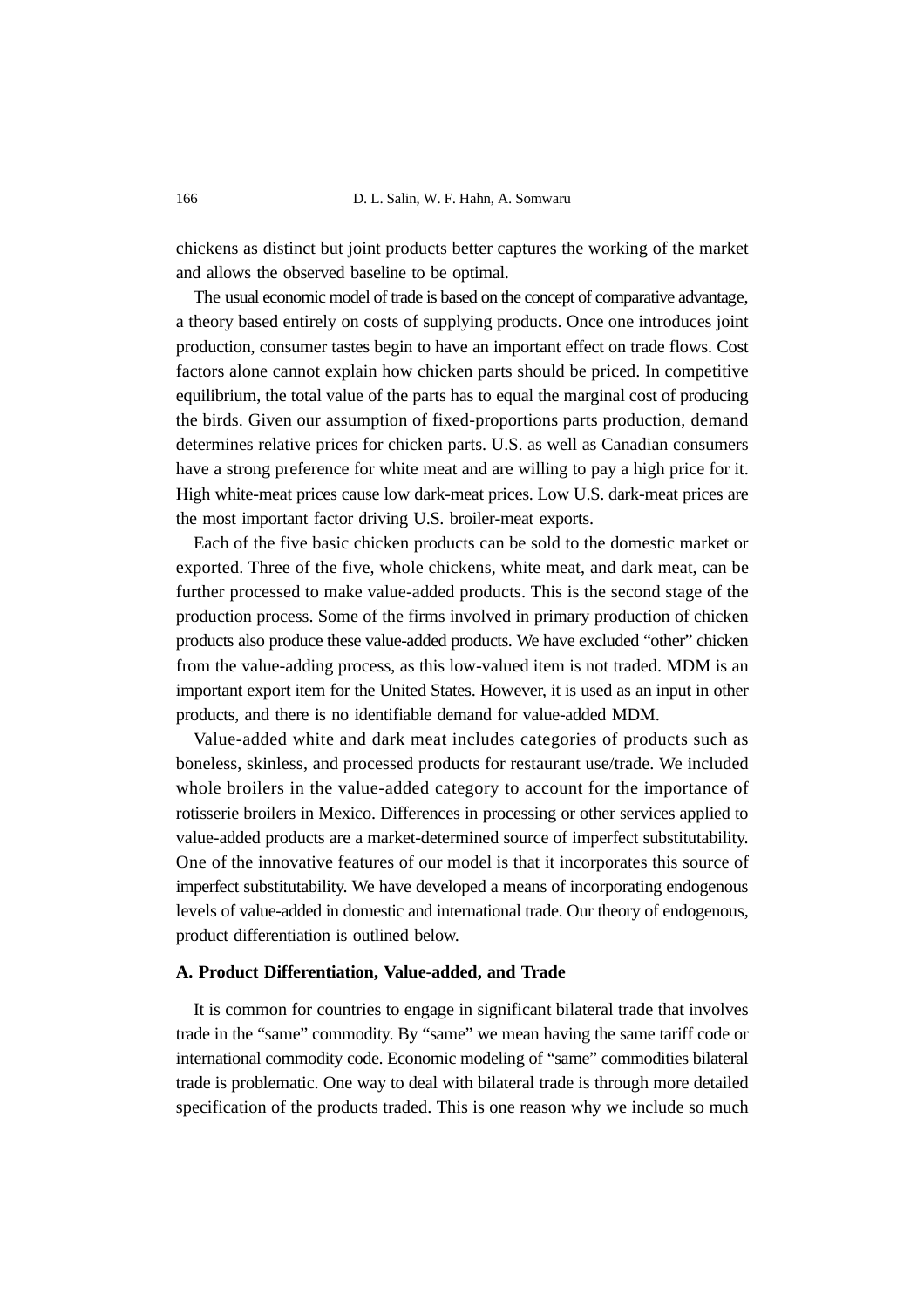chicken-product detail in our model. The price of dark meat and MDM relative to white meat is one of the reasons that the United States is a major poultry exporter. Brazil is much more competitive in the whole-bird market. Differences in consumer tastes and prices for broiler cuts determine a large part of the trade. By accounting for consumer taste, we can differentiate a countrys imports and exports.

Another method that economists have adopted to deal with bilateral trade is to assume that the products with the same name are actually "differentiated", hence imperfect substitutes. One example of the differentiated product approach is the Armington specification (Alston et al. 1990). The Armington approach is based on the hypothesis that one country's products are imperfect substitutes for another's. Another approach to dealing with bilateral trade in an undifferentiated commodity involves introducing regions within nations and internal/external transportation costs.

One of the problems in using the Armington approach in this context is that SPS have prevented Mexico and Brazil from shipping chicken products to the United States or Canada. In most applications, the Armington approach is implemented by using some elasticity of substitution for domestic and imported products. With no observed trade, we have no idea about how these imports substitute for domestic product. The maximum impact of policy reform is likely to occur when domestic and imports are perfect substitutes. We have assumed that the "generic" poultry products are perfect substitutes.

One of the apparent advantages of Mexico and Brazil as exporters is their low labor costs relative to the United States and Canada. These low labor costs suggest that they would be strongest in those market niches demanding value-added products. Value-added products are obviously differentiated. To deal with this possibility, we developed a model of endogenous value added.

Unlike the arbitrary and unrealistic assumption of the Armington approach, this paper uses natural sources of product differentiation and substitutability. That is differences in value-added to a "generic" commodity. In our discussion of endogenous value added, we are going to focus on a single-good, single country case. Extension to our multiple country, multiple product case is trivial.

We consider a *value-added product* a combination of *ingredients* and *services*. By ingredients, we mean the physical product. In this case, ingredients are whole chickens and chicken cuts. Services are largely confined to processing. Examples of services in this case include boning and skinning, packaging, and further processing. *Portion control*, the production of standard-sized portions for the restaurant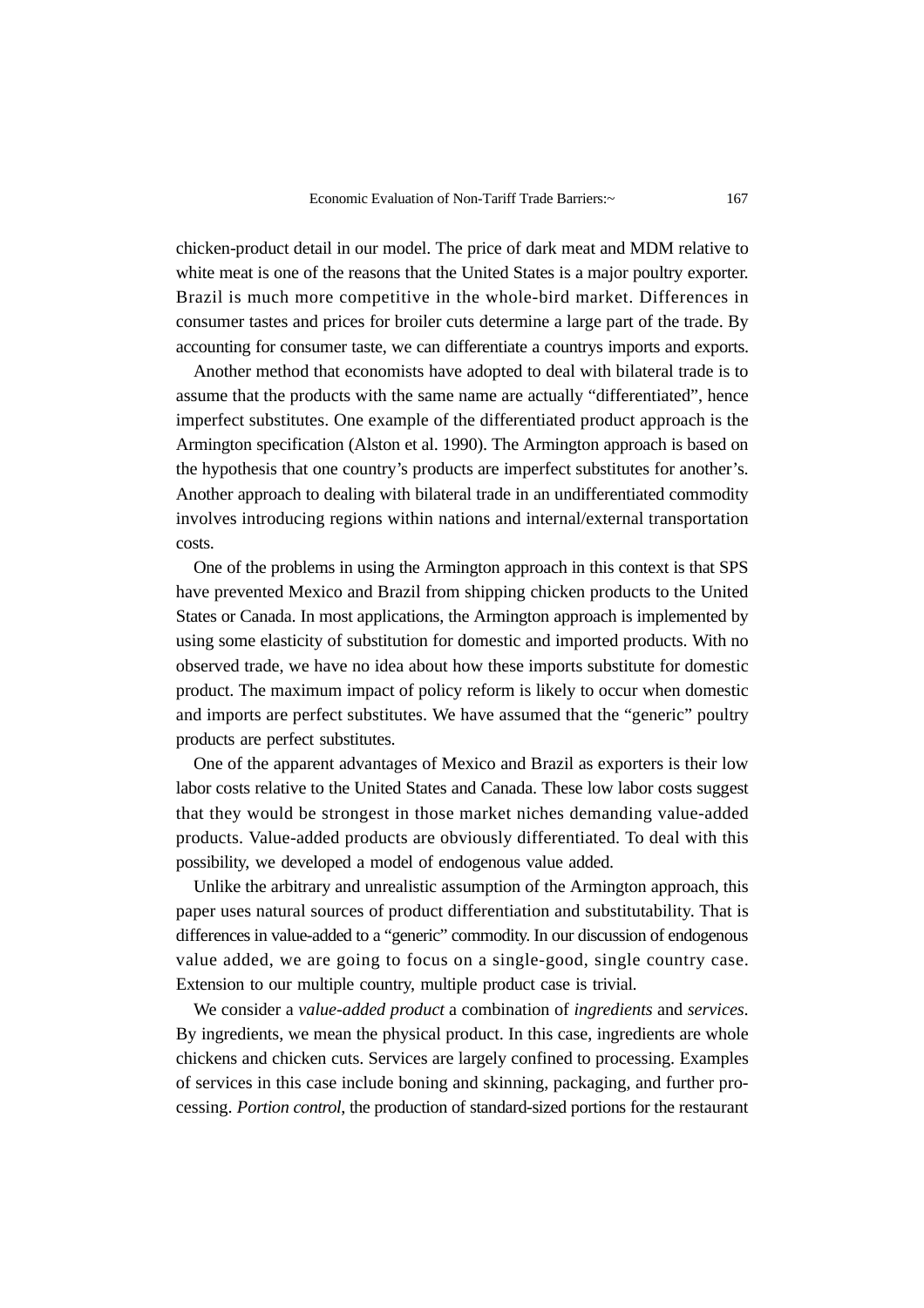168 D. L. Salin, W. F. Hahn, A. Somwaru

use/trade, is another example of services applied to an ingredient.

Adding value to basic ingredients via the use of service allows a country to export both products and services. The "compounded" exported good can then be classified based on its main ingredient. That is, a country with low ingredient costs and high costs of services could have bilateral trade with a country with high ingredient costs and low value-added costs. In this case, a low-ingredient, high service product is an imperfect substitute of a high-ingredient, low service product.

BTM uses simple types of value-added products. Our discussion will focus on the simple case captured in the model, but we will note obvious extensions. One simplifying assumption that we make is to define a value-added product with only one ingredient and one service. There will be a fixed proportion relationship between the ingredient, the service and the value-added product. Doubling the production of the value added product requires a doubling of the ingredients and service. Two obvious extensions to our basic model would be to (1) allow for multiple ingredients and services and (2) more complex production relationships.

The amount of service added to the ingredient is fixed in our model. Our model resembles a supply-side version of Lancasters model of the demand for characteristics (Lancaster 1966). In this approach, the goods consumers buy are modeled as bundles of characteristics. In our model, the value-added product is literally a bundle of characteristics. If we were to model consumer demand using characteristic demand, it would be possible to make the desired amount of service added to the ingredient endogenous. The amount of "service" added to each product varies by product and country. We would normally expect that the demand for services would be income elastic. The United States and Canada with high income consumers are likely to demand more highly-processed products than consumers in Mexico or Brazil.

Our theory of product differentiation also draws on household production theory or the theory of "boundary of the firm." Both theories attempt to explain those activities that are done internally and those that are purchased in the market. We assume that the consumer desires some value-added product. Another obvious generalization is to make the end product endogenous as well.

For example, the consumer wants a chicken dinner. In the Western Hemisphere, one observes a range of options for providing chicken dinners. Some consumers raise their own chickens that they make into dinners. On the other extreme, some buy their chicken dinner from a restaurant. We can allow for a range of options between the two extreme cases by allowing the agent to buy partially processed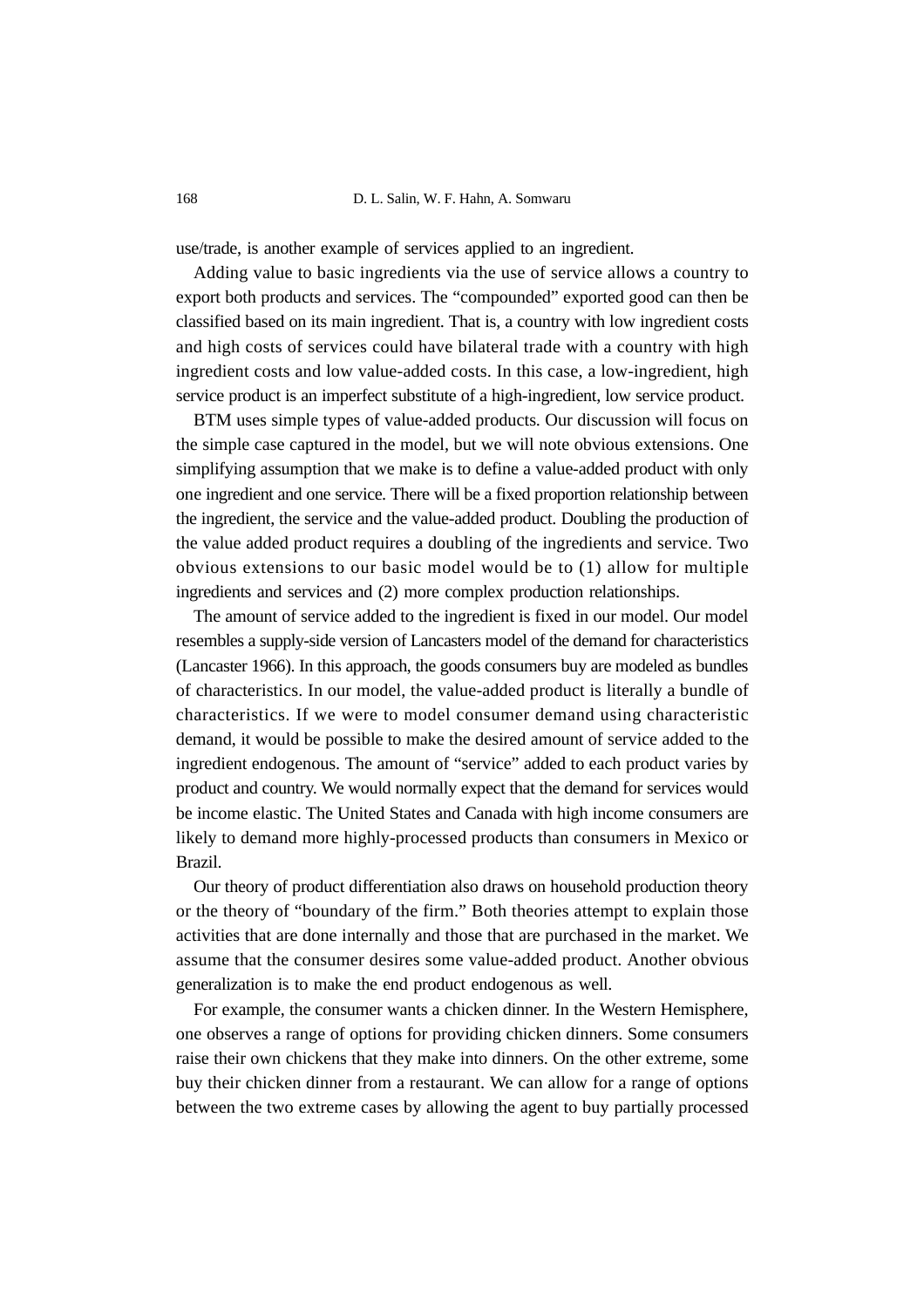products. In our two-characteristic case, the partially processed products are a combination of raw commodity and purchased value-added. The partially processed product is going to be treated as a bundle of characteristics, just as in the characteristic model of demand.

Since we have assumed a fixed proportions relationship between ingredients and services, we can focus initially on the per-unit relationship between embedded bought service and self-produced service. The partially processed product will be defined so that one unit of it has enough ingredients to make one unit of the final product. The amount of value added by the processor to the partially-processed product will be denoted by "*b*". The term "*m*" stands for the per-unit value-added made by the firm or consumer. The term "*v*" is the per-unit value-added target. Our model hypothesizes a production function that relates v, b, and m as follows:

$$
v = f(b, m) \tag{1}
$$

A general form as in (1) allows the two types of value-added service to be either perfect or imperfect substitutes. Imperfect substitution can result in interior solutions to the make-versus-buy decision. The BTM uses a constant-elasticity-ofsubstitution (CES) function for (1). Our assumptions about how the final product is produced allow us to further separate the supply of ingredients from the supply of services. In a competitive equilibrium, the optimal amount of "bought" versus "made" service is going to be determined by equating the marginal value product (MVP) of bought services to that of made services. The MVP of "made" service in the consumer demand for partially processed products reflects the currencyequivalent value of marginal utility. The level of embedded service in the partially processed product is endogenous. The price of the partially processed product  $(p_n)$ is going to be the marginal cost of the ingredient  $(p_i)$  plus the marginal cost of the embedded service  $(p_b)$  times the amount of embedded service:

$$
p_p = p_i + b^* p_b \tag{2}
$$

Generally, higher-income consumers buy more services and more products with embedded, value-added services. Different household costs of "do-it-yourself" explains why we observe the same basic ingredients with different levels of services attached being marketed to final consumers. As noted above, our programming model simplifies reality by assuming only a limited number of value-added products. We allow the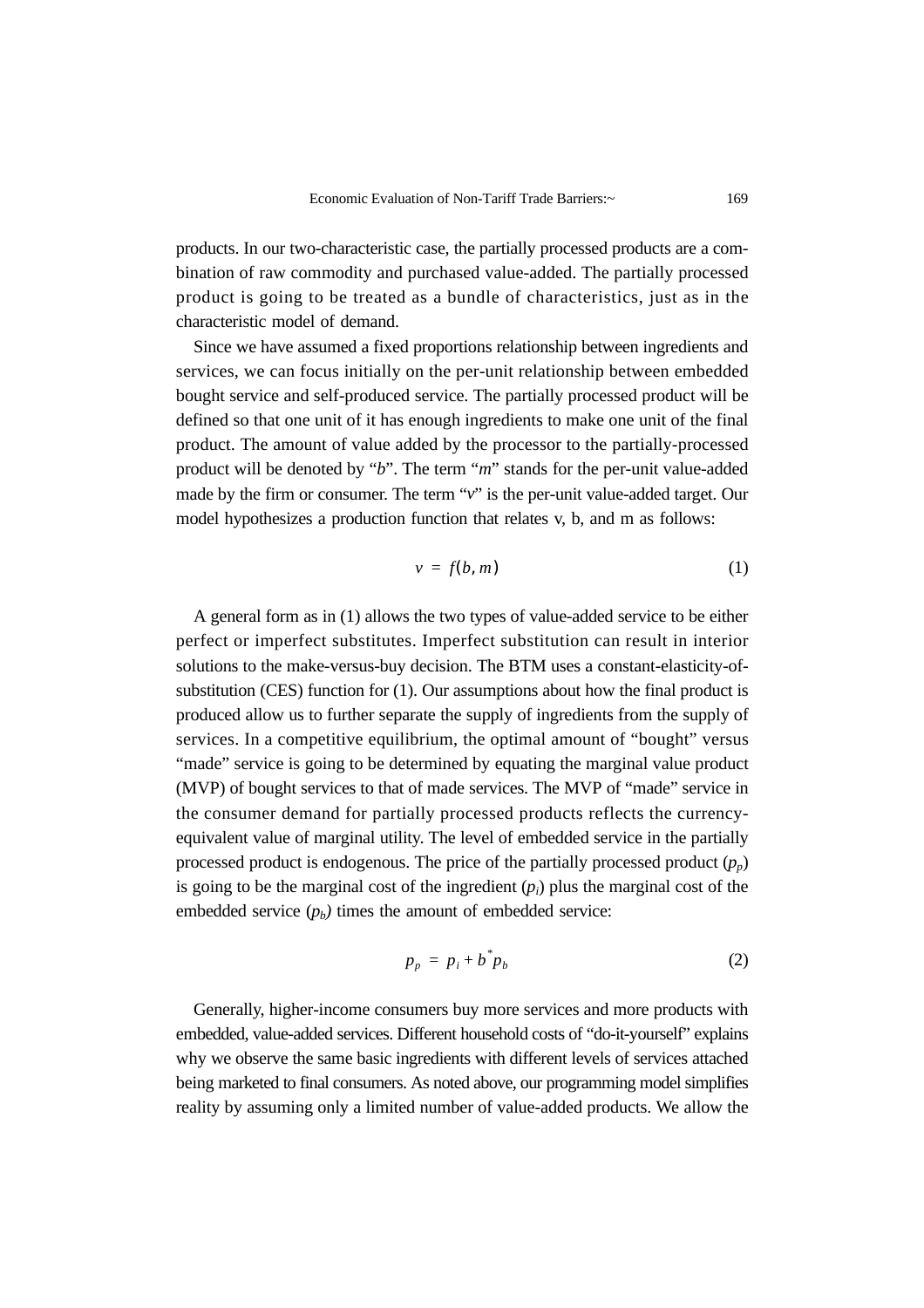170 D. L. Salin, W. F. Hahn, A. Somwaru

amount of desired service to vary across countries. In our approach, we include products at the wholesale level, not at the retail end-user consumption products. Since we expect less diversity in firm technology than in consumer's preferences, limiting the range of value-added products at this wholesale level is likely to be less restrictive.

We developed a two-country test model using our approach and were able to get bilateral trade between a country with low service and high ingredient costs and one with low ingredient and high service costs. It was also possible to set up examples that lead to one-way trade flows. Armington models with bilateral trade in one scenario generally produce bilateral trade in others. One way to allow for even more possibility for bilateral trade in our kind of model is to introduce more producer and consumer diversity. In the BTM, there is one aggregate consumer, one aggregate value-adding sector, and only one type of value-added in each country. Introducing more kinds of consumer's, producers, and expanding the types of enduse value-added will allow for more potential for bilateral trade.

# **V. Predicting Broiler Market Impacts: Model Assumptions and Results**

The BTM starts with a baseline set of prices, quantities, and policies and the assumption that this baseline represents a competitive market equilibrium. If there are no changes in the policies or other exogenous variables, then the BTM's optimal solution replicates the baseline.

Total broiler production, consumption, and the trade patterns for the four countries are based on 2002 estimates, as published by the USDA. Production is calculated on a ready-to-cook (RTC) basis. However, trade is measured on a product-weight basis. Value-added products lose bone and skin in processing. When creating the baseline, we adjusted production, trade, and consumption numbers where necessary to account for processing.

Production and trade statistics are generally aggregate all broiler products. We had additional information on the U.S. and Mexican markets which we used to disaggregate total production. Seventeen percent of U.S. broiler production is sold as whole birds (Parsons, 2003). This ratio was also used for Canada. We assumed that fifty percent of Mexican and Brazilian broiler production is whole birds. Although Mexican broiler processors market 80 percent of their production as whole birds (UNA, 2002), this does not imply that consumers usually buy whole birds.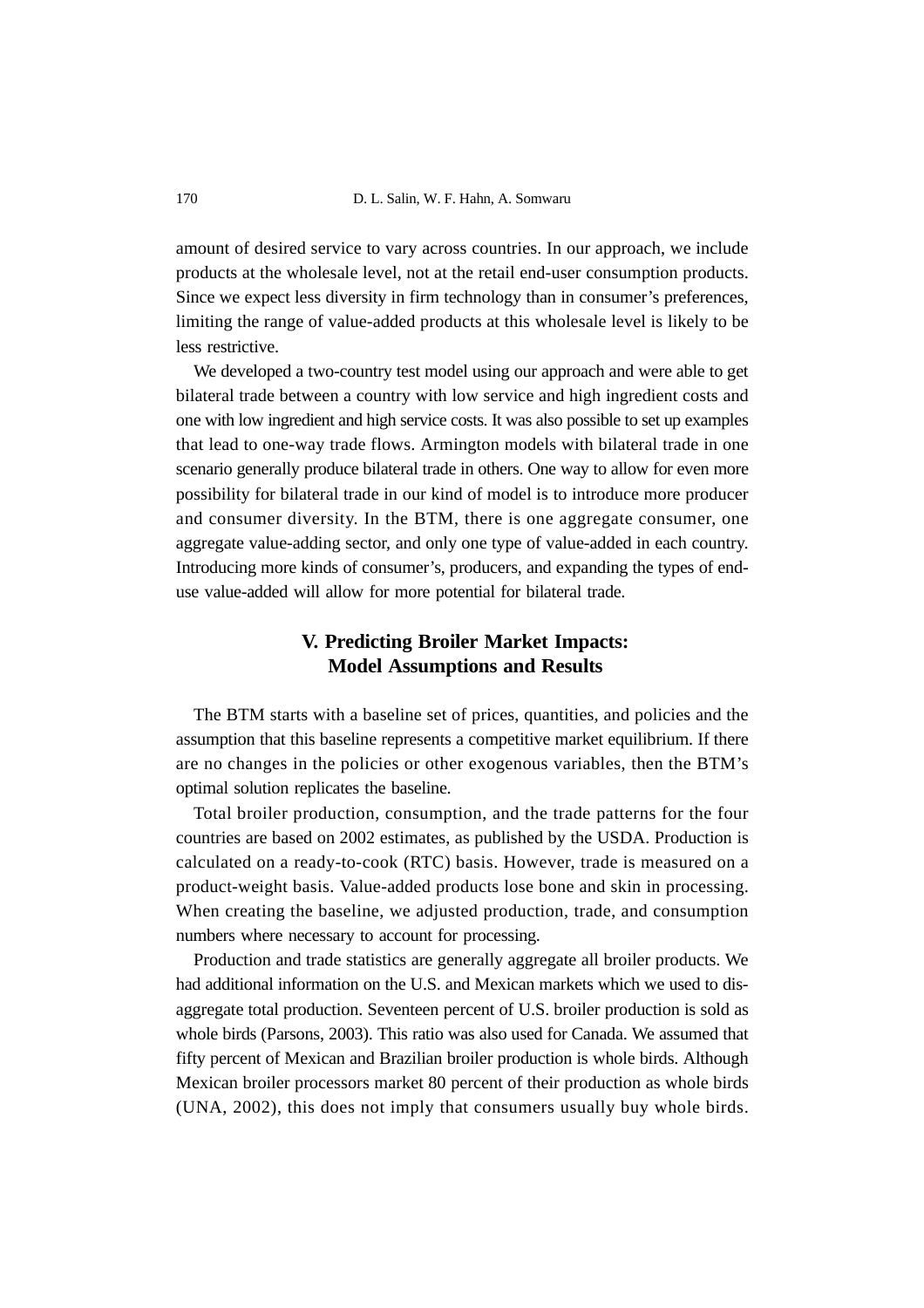Consumers often buy broiler parts/cuts at supermarkets, public markets, and butcher shops where the cut-up operation takes place (Salin and Hahn, 2003). Consumer demand for parts determines Mexico's demand for imported broiler parts. Our use of 50 percent reflects a compromise between plant-level production and final consumption. We used the same disaggregation of production for Brazil that we used for Mexico.

We were able to get Brazilian prices for an industry contact. Canadian prices are based on U.S. prices plus an estimated quota rent of U.S. \$0.20/KG. The USDA publishes a wide range of prices for wholesale chicken products and even has price reports for Mexican chicken products. The problem with the Mexican wholesale chicken prices is that they are not directly comparable to the U.S. prices. Mexican prices are collect closer to the end-user than U.S. prices. Given the trade pattern between Mexico and the United States for baseline trade flows to be in equilibrium, Mexican prices for dark meat and MDM must be U.S. plus transportation. Since other chicken products are not exported to Mexico, Mexican prices have to be less than U.S. prices plus transportation. We used the Mexican wholesale prices and the equilibrium U.S.-Mexico price differences for dark meat and MDM to estimate the markup between the plant and the Mexican wholesale market level. We used this estimated markup to create plant-level prices for generic chicken cuts in Mexico.

Our treatment of value-added products is based on a mix of discussion with the poultry industry and judgement. U.S and Canadian consumers demand the same amount of processing in value-added broiler cuts and have similar broiler valueadded costs. We assumed that U.S. and Canadian value-added broiler cuts have 5 times more embedded services than Mexican and Brazilian cuts due to higher income consumers in these countries. Mexicos cost of adding value is assumed to be 33 percent of the U.S. cost, while Brazils cost is 20 percent of the U.S. cost (ACMF, 2002). Salin and Hahn (2003) indicate that typical Mexican wholesaleretail markup on broiler is about 33 percent, as opposed to 100 percent in the United States. The difference in price between U.S. and Canadian value-added and "generic" cuts is 15 times more than the Mexican price difference and 25 times the Brazilian price difference. The U.S. or Canadian products are more highly processed with higher costs for that processing. We also assumed that 75 percent of the value-added of processing broiler parts in the United States and Canada is performed at the processor level, while the remaining 25 percent of the value added is completed by the final seller of the product. We reversed these percentages for Mexico because Salin and Hahn indicate that most broiler processing in Mexico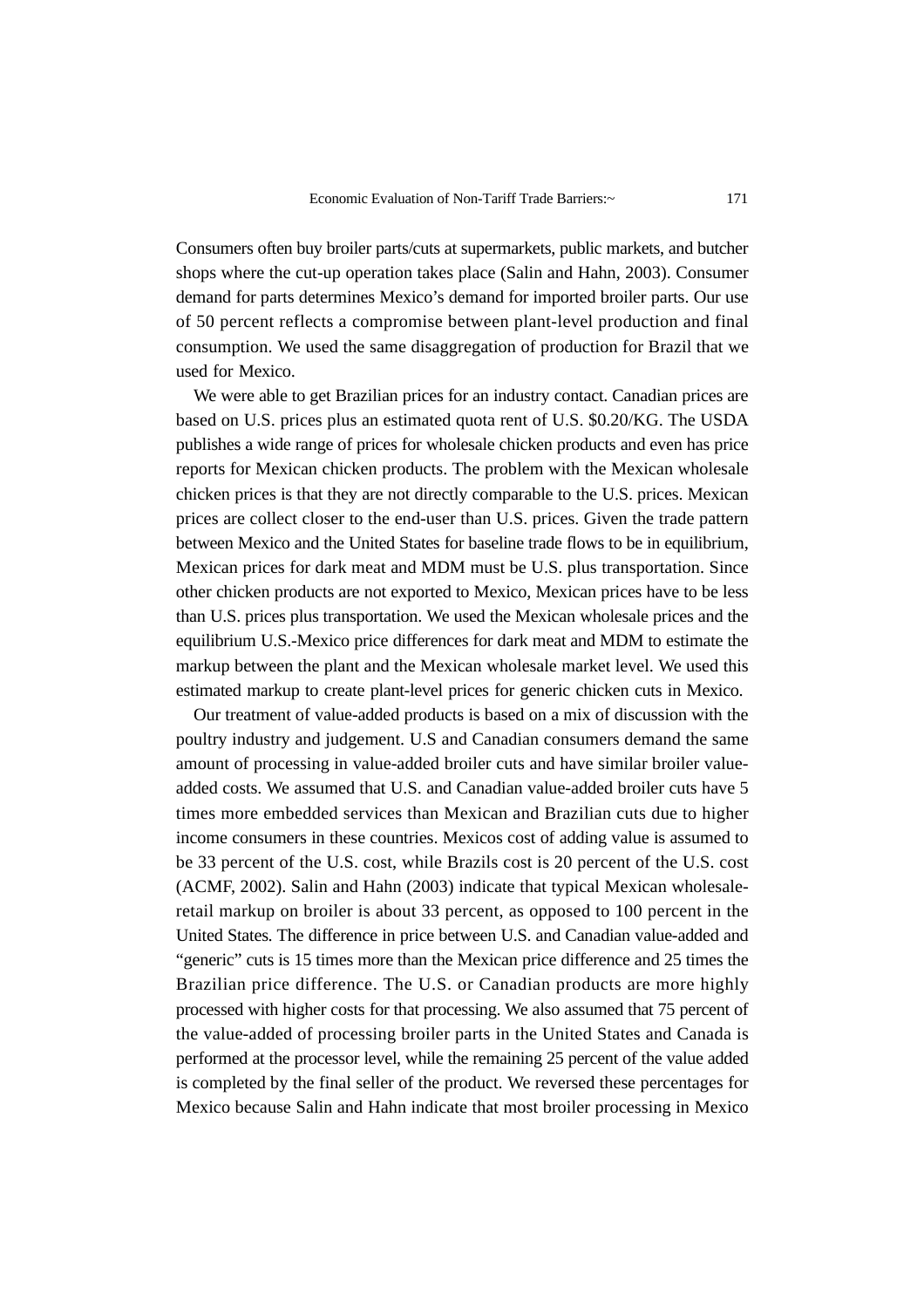occurs closer to the final users. We also assume that Brazils "bought" versus "made" shares of embedded services are the same as Mexico's.

Since we are focusing on SPS changes, we kept the other baseline policies the same. There are no tariffs on the within-quota chicken trade in the NAFTA countries. We assumed that both Canada and Mexico maintain their TRQs on chicken. This is one deviation from the 2002 baseline as Mexico's TRQ on dark meat was initiated in 2003. Mexico has a 5 percent ad-valorem tariff on broiler meat from non-NAFTA sources. We applied this tariff to potential imports from Brazil.

The U.S. tariff on broilers varies by cuts and source. Canadian and Mexican broilers can enter the U.S. duty-free. For broilers imported from Brazil, U.S. tariff rate was set to its minimum rate, 4.4 cents per kilogram. Brazilian import tariffs are irrelevant to the model, as Brazil does not import broiler in the baseline or any of the alternative scenarios.

Currently in Mexico only two states are recognized as being relatively low-risk of END transmission by APHIS. Sinaloa and Sonora account for 4 percent of total Mexican poultry production (Salin et al. 2002). In some scenarios, we assume that additional states in Mexico will be recognized as free of END. The eight Brazilian states that Canada has recognized to be free of END account for about 72% of Brazilian production. In addition, we assume that at some point in time Mexico and Brazil are certified to export fresh, chilled, or frozen broiler products to the United States and Canada.

### **A. Scenarios**

To determine the economic impact of allowing Mexico and Brazil to export fresh, chilled or frozen broiler to the United States and Canada, four scenarios were developed:

• Scenario 1: the baseline, representing current sanitary policies, which prevent exports from Mexico and/or Brazil to the U.S. and Canada.

• Scenario 2 (regionalization of SPS): 4-percent of total Mexican production and 50% of Brazilian production occurs in END-free areas and is eligible to be exported to Canada and the United States.

• Scenario 3 (regionalization of SPS): 15 percent of total Mexican production and 70 percent of Brazilian production is recognized as END-free. In this scenario, an additional important poultry-producing state in Mexico is recognized as free of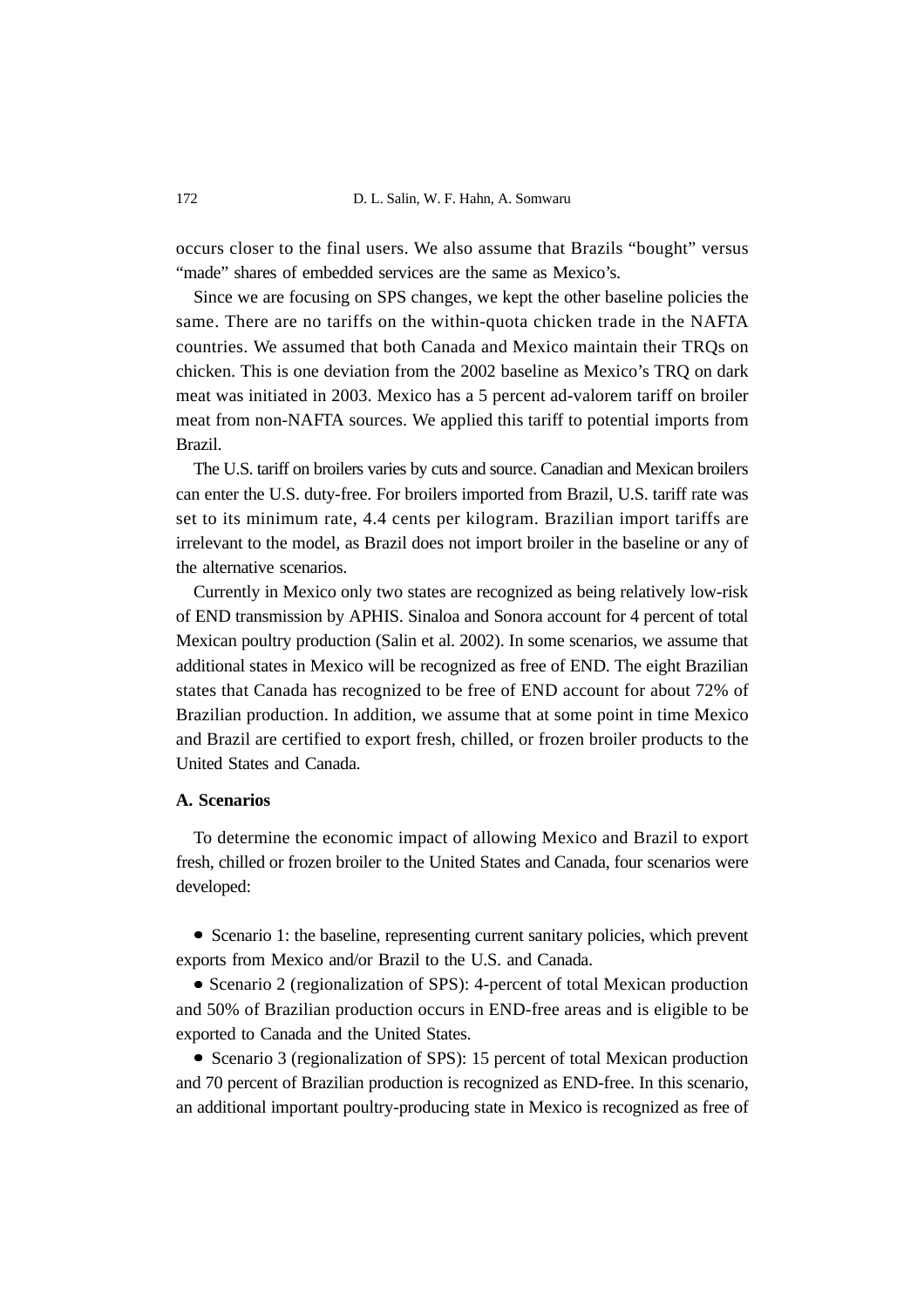END. The important poultry-producing states are: Jalisco, Veracruz, Coahuila, Querétaro Puebla, Nuevo León, Aguascalientes, and Estado de México (UNA, 2002). Each of these states accounts for between 6 to 13 percent of national broiler production. 70 percent of Brazilian production is now recognized as low-risk by Canada.

Scenario 4 Both Mexico and Brazil eliminate END from 100% of their production

### **B. Empirical Results**

Low labor costs and relatively low white meat prices give Mexico and Brazil a competitive advantage in supplying value-added white meat to the United States and Canada. Exports from Mexico and Brazil to the United States and Canada grow as more regions within these two countries are recognized as free of END (table 3). U.S. production contracts as Mexican and Brazilian production expands. The largest increase in Brazilian production occurs in the alternative where only 15 percent of Mexican production is eligible to be exported to the north. As its ENDfree area grows (from scenario 2 to scenario 4), Mexicos advantageous location makes it relatively more competitive.

Canadian broiler consumption changes little as more of Mexican and Brazilian production is eligible for export (table 4). Canadian production and import quotas make ending consumption relatively inflexible. The small drop in Canadian consumption is due to the shift toward more value-added products, which have skin and bones removed. The United States shows declines in broiler consumption (relative to the baseline) and Mexico and Brazil show increases in broiler consump-tion (again, relative to the baseline) when all of Mexico's and Brazil's broiler

| Countries              | Scenarios <sup>1</sup> | U.S.A. | Canada | Mexico            | Brazil |
|------------------------|------------------------|--------|--------|-------------------|--------|
|                        |                        |        |        | 1,000 metric tons |        |
| Baseline, 2002         |                        | 14.467 | 945    | 2.188             | 7,355  |
| Mexico 4%, Brazil 50%  | 2                      | 13.142 | 945    | 2.318             | 8,507  |
| Mexico 15%, Brazil 70% | 3                      | 13.147 | 945    | 2,307             | 8,517  |
| Mexico and Brazil 100% | 4                      | 13,076 | 945    | 2.409             | 8,491  |

**Table 3.** Broiler production (RTC equivalent) with expansion of low-risk-of-END areas in Mexico and Brazil

1 The "Baseline" scenario represents current conditions under which Mexico and Brazil cannot ship fresh, chilled, or frozen poultry to the United States and Canada.

The percent scenarios are that portion of Mexican and Brazilian production occurring in relatively lowrisk of END transmission states.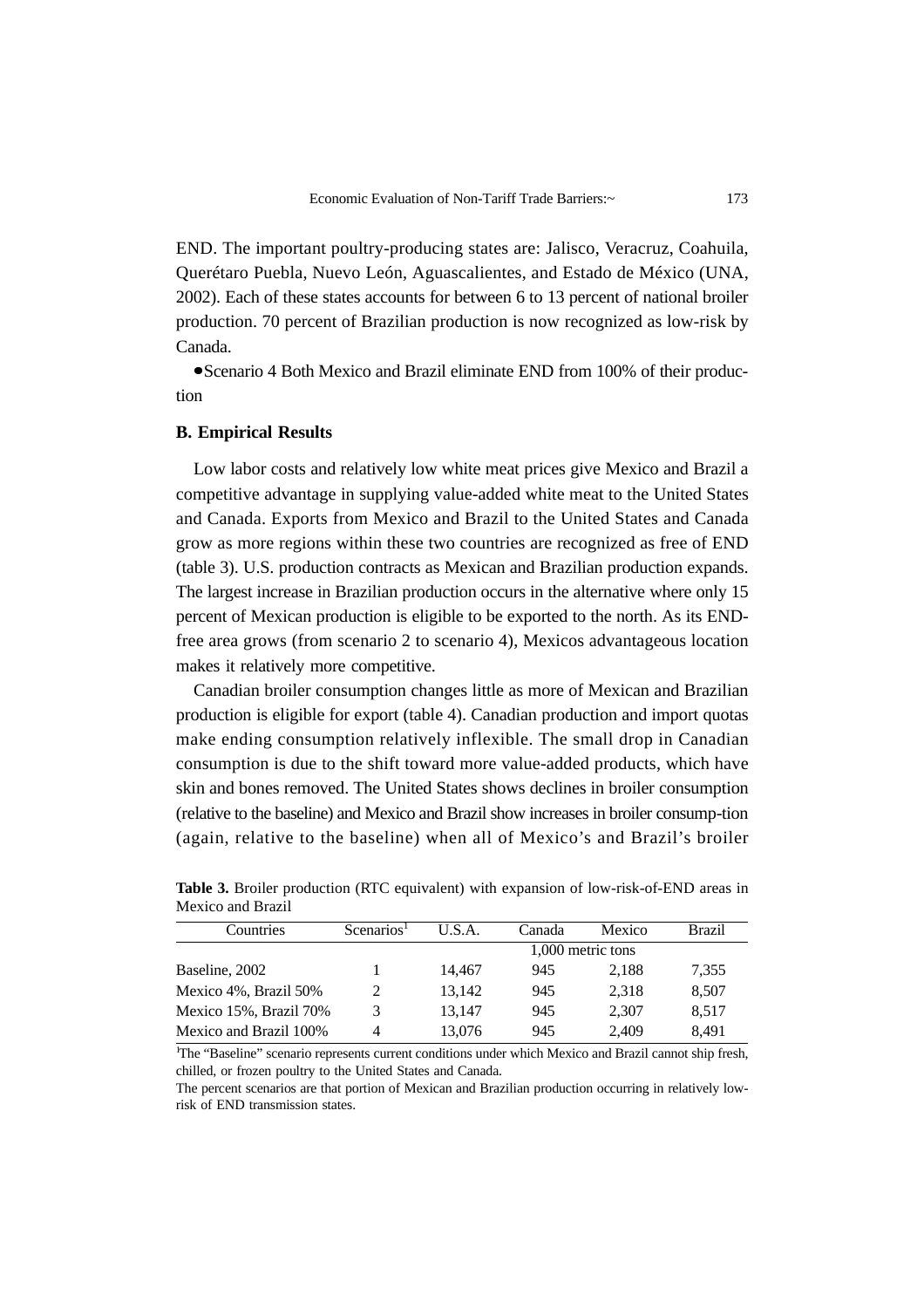**Table 4.** Broiler consumption (wholesale product-weight basis) with expansion of low-riskof-END areas in Mexico and Brazil

| Countries              | Scenarios <sup>1</sup> | U.S.A. | Canada            | Mexico | <b>Brazil</b> |
|------------------------|------------------------|--------|-------------------|--------|---------------|
|                        |                        |        | 1,000 metric tons |        |               |
| Baseline, 2002         |                        | 12.165 | 995               | 2.400  | 5,722         |
| Baseline, 2002         |                        | 12,165 | 995               | 2.400  | 5,722         |
| Mexico 4%, Brazil 50%  | $\mathcal{L}$          | 11,952 | 994               | 2.397  | 5,945         |
| Mexico 15%, Brazil 70% | 3                      | 11,952 | 994               | 2.391  | 5,949         |
| Mexico and Brazil 100% | 4                      | 11.944 | 994               | 2,409  | 5,945         |

The percent scenarios are that portion of Mexican and Brazilian production occurring in relatively lowrisk of END transmission states.

**Table 5.** Consumption by  $cut<sup>1</sup>$  under scenario 4

| Countries     | Whole chickens | White meat | D ark meat                  | Other  | <b>MDM</b> | Total  |
|---------------|----------------|------------|-----------------------------|--------|------------|--------|
|               |                |            | Changes (1,000 metric tons) |        |            |        |
| <b>USA</b>    |                | 36         | $-13$                       | $-254$ | -1         | $-223$ |
| Canada        |                |            | -5                          |        |            | -1     |
| Mexico        |                | $-2$       | 4                           | 36     | $-29$      | 10     |
| <b>Brazil</b> |                | -44        | 95                          | 153    | 28         | 235    |

<sup>1</sup>Whole chickens, dark meat, and white meat are the sum of value-added and "generic" cuts.

production (scenario 4) is eligible to be exported the United States and Canada.

Table 5 shows how chicken consumption changes by cut between the baseline and scenario 4. Most of the reduction in U.S. broiler consumption is due to the decline in the consumption of the "other" broiler cuts. Consumption of white meat and whole birds actually increases in the United States. The declining consumption of "other" is largely due to the overall decline in U.S. broiler production. Because Mexico and Brazil expand broiler production in order to sell white meat to the United States and Canada, they end up increasing production and consumption of "other" and dark meat. Consumption of white meat and whole birds declines in Mexico and Brazil.

Sanitary reforms have small impacts on the prices of non-value-added broiler and broiler cuts in the United States and Canada (tables 6 and 7). The prices of whole broilers and white meat decline slightly in the two Northern-most countries and rise in Mexico and Brazil. The difference in prices for white meat without trade makes it profitable for Mexico and Brazil to export white meat to the Untied States. U.S., Brazilian and Mexican white meat prices equalize except for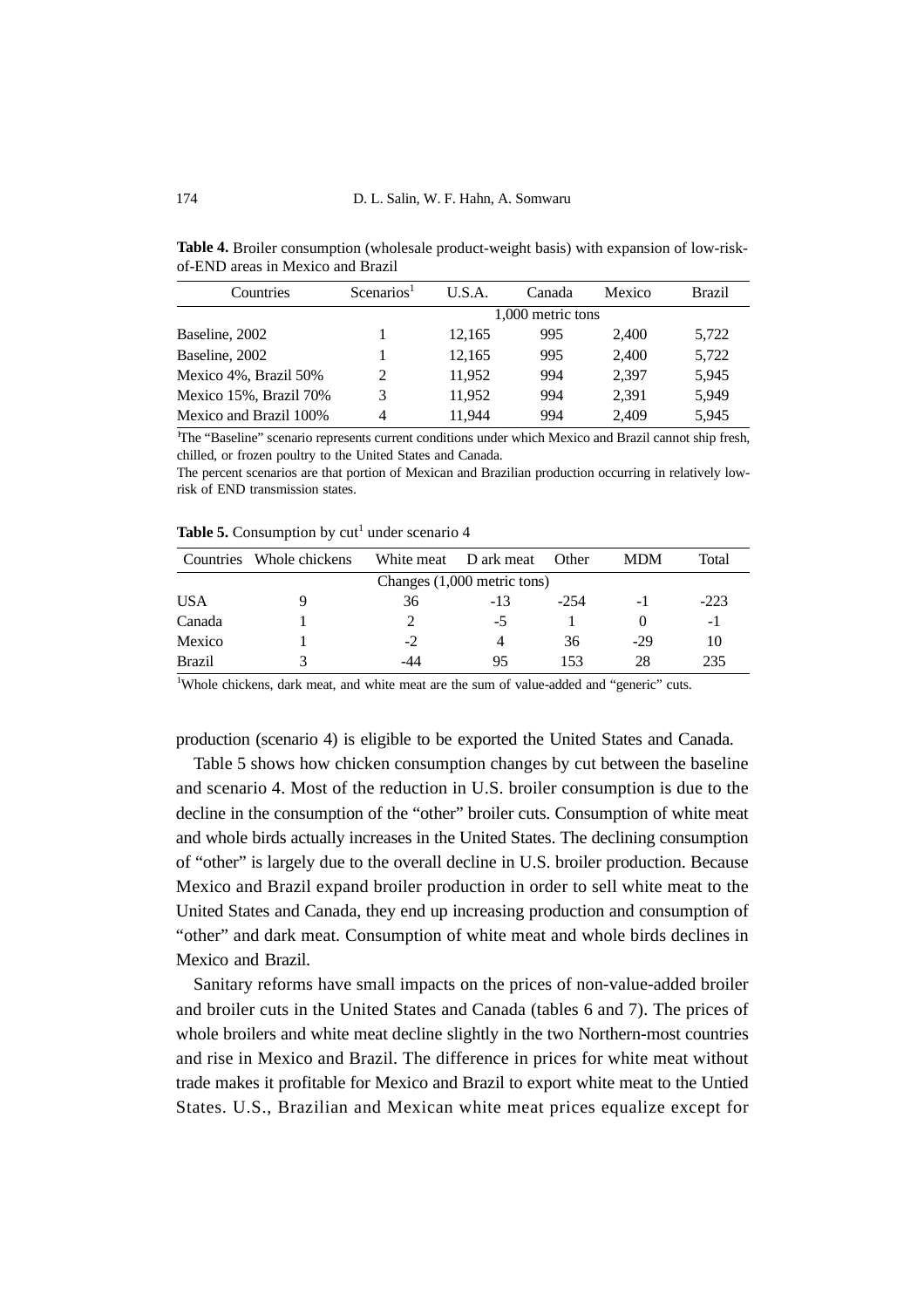**Table 6.** Wholesale broiler prices with expansion of low-risk-of-END areas in Brazil and Mexico

| Scenarios <sup>1</sup> | <b>USA</b>                | Canada | Mexico             | <b>Brazil</b> |  |  |
|------------------------|---------------------------|--------|--------------------|---------------|--|--|
|                        | Dollars per kg            |        |                    |               |  |  |
|                        |                           |        | Whole chickens     |               |  |  |
| Baseline, 2002         | 1.37                      | 1.51   | 1.38               | 1.30          |  |  |
| Mexico 4%, Brazil 50%  | 1.36                      | 1.49   | 1.38               | 1.31          |  |  |
| Mexico 15%, Brazil 70% | 1.36                      | 1.49   | 1.39               | 1.31          |  |  |
| Mexico and Brazil 100% | 1.36                      | 1.49   | 1.39               | 1.31          |  |  |
|                        |                           |        | White meat         |               |  |  |
| Baseline, 2002         | 1.89                      | 2.04   | 1.76               | 1.65          |  |  |
| Mexico 4%, Brazil 50%  | 1.81                      | 1.97   | 1.79               | 1.83          |  |  |
| Mexico 15%, Brazil 70% | 1.81                      | 1.97   | 1.78               | 1.84          |  |  |
| Mexico and Brazil 100% | 1.80                      | 1.96   | 1.83               | 1.83          |  |  |
|                        |                           |        | Dark meat          |               |  |  |
| Baseline, 2002         | 0.48                      | 0.63   | 0.59               | 0.50          |  |  |
| Mexico 4%, Brazil 50%  | 0.49                      | 0.66   | 0.60               | 0.47          |  |  |
| Mexico 15%, Brazil 70% | 0.49                      | 0.66   | 0.60               | 0.46          |  |  |
| Mexico and Brazil 100% | 0.49                      | 0.65   | 0.59               | 0.47          |  |  |
|                        |                           |        | Other chicken cuts |               |  |  |
| Baseline, 2002         | 0.26                      | 0.31   | 0.30               | 0.30          |  |  |
| Mexico 4%, Brazil 50%  | 0.30                      | 0.30   | 0.28               | 0.20          |  |  |
| Mexico 15%, Brazil 70% | 0.30                      | 0.30   | 0.28               | 0.20          |  |  |
| Mexico and Brazil 100% | 0.31                      | 0.30   | 0.26               | 0.20          |  |  |
|                        | Mechanically deboned meat |        |                    |               |  |  |
| Baseline, 2002         | 0.28                      | 0.29   | 0.33               | 0.33          |  |  |
| Mexico 4%, Brazil 50%  | 0.28                      | 0.29   | 0.33               | 0.33          |  |  |
| Mexico 15%, Brazil 70% | 0.28                      | 0.29   | 0.34               | 0.33          |  |  |
| Mexico and Brazil 100% | 0.28                      | 0.29   | 0.33               | 0.33          |  |  |

The percent scenarios are that portion of Mexican and Brazilian production occurring in relatively lowrisk of END transmission states.

transportation costs. In response to higher prices, Mexico and Brazil expand their production.

Eradication of END in Mexico and Brazil has both trade-creating and trade-diverting effects. U.S. exports to Canada are displaced by Mexican and Brazilian exports (table 8). This displacement is driven by their advantage in supplying lower-cost value-added products. U.S. exports to Mexico shrink as extra production of valueadded white meat for the Northern markets leads to increased domestic supplies of dark meat and MDM. The increase in Brazilian prices for whole broilers makes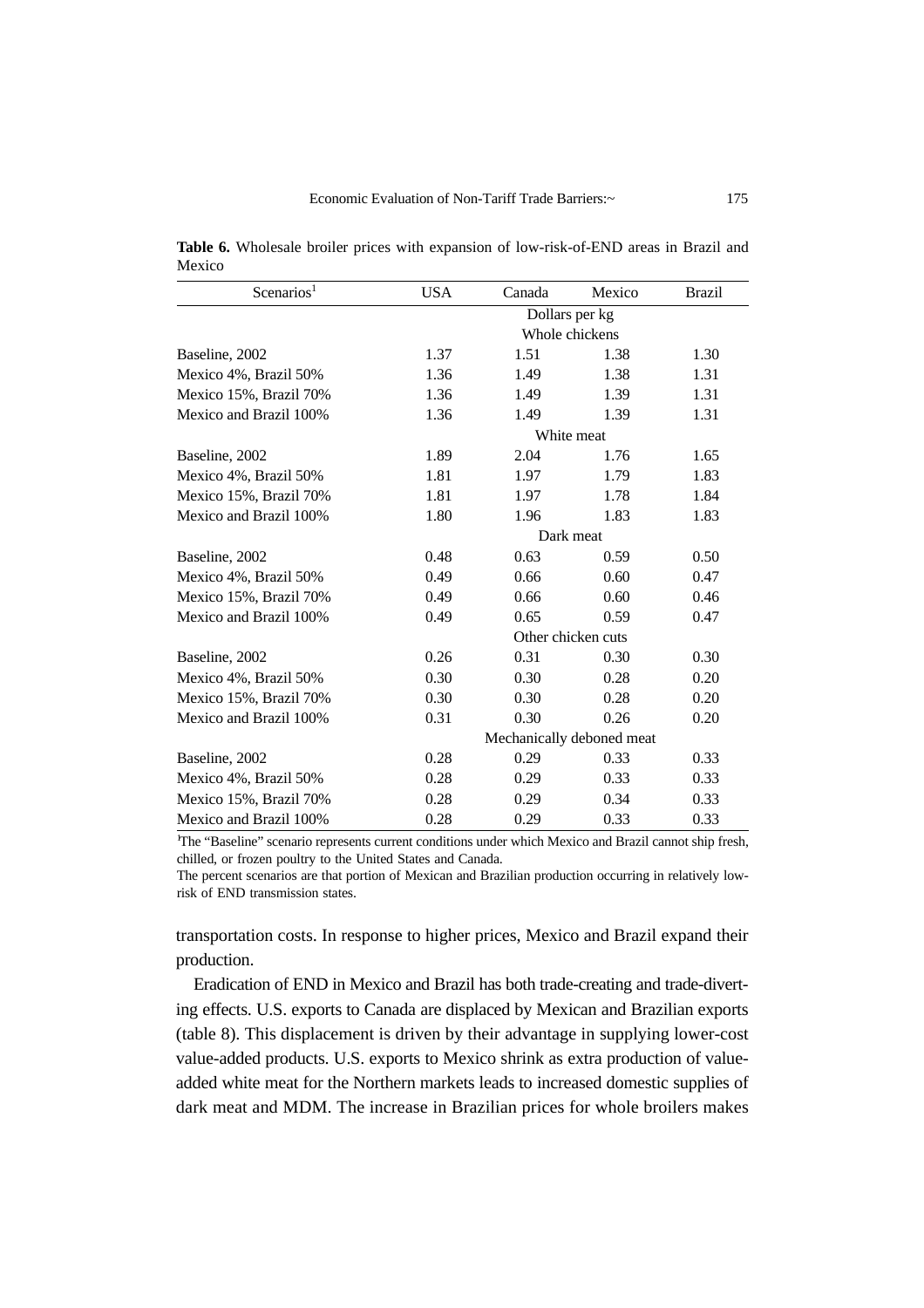| Scenarios <sup>1</sup> | USA        | Canada    | Mexico         | Brazil |  |  |  |
|------------------------|------------|-----------|----------------|--------|--|--|--|
|                        |            |           | Dollars per kg |        |  |  |  |
|                        |            |           | Whole chickens |        |  |  |  |
| Baseline, 2002         | 1.75       | 1.93      | 1.52           | 1.43   |  |  |  |
| Mexico 4%, Brazil 50%  | 1.69       | 1.88      | 1.53           | 1.45   |  |  |  |
| Mexico 15%, Brazil 70% | 1.68       | 1.88      | 1.53           | 1.45   |  |  |  |
| Mexico and Brazil 100% | 1.68       | 1.89      | 1.54           | 1.45   |  |  |  |
|                        | White meat |           |                |        |  |  |  |
| Baseline, 2002         | 2.48       | 2.64      | 1.88           | 1.75   |  |  |  |
| Mexico 4%, Brazil 50%  | 2.37       | 2.56      | 1.91           | 1.95   |  |  |  |
| Mexico 15%, Brazil 70% | 2.37       | 2.56      | 1.88           | 1.96   |  |  |  |
| Mexico and Brazil 100% | 2.36       | 2.55      | 1.97           | 1.95   |  |  |  |
|                        |            | Dark meat |                |        |  |  |  |
| Baseline, 2002         | 0.76       | 0.91      | 0.61           | 0.53   |  |  |  |
| Mexico 4%, Brazil 50%  | 0.76       | 0.95      | 0.62           | 0.50   |  |  |  |
| Mexico 15%, Brazil 70% | 0.76       | 0.95      | 0.62           | 0.50   |  |  |  |
| Mexico and Brazil 100% | 0.76       | 0.94      | 0.62           | 0.50   |  |  |  |

**Table 7.** Value added wholesale chicken prices with expansion of low-risk-of-END areas in Brazil and Mexico

The percent scenarios are that portion of Mexican and Brazilian production occurring in relatively lowrisk of END transmission states.

Brazil less competitive in the world market for this segment of the broiler industry. However, as Brazil expands white meat production, it ends up with additional dark meat. Brazil expands its exports of dark meat, displacing some of the U.S. exports globally. Total Brazilian exports of broiler meat increase. In other words, as more Brazilian regions are recognized as low-risk of END transmission, the United States loses market share in the world market.

Table 9 captures how three groups of economic agents fare as Mexico and Brazil eliminate END. The three groups are the integrated broiler producers (broiler farming and slaughtering), further processors of broiler, and consumers of wholesale broiler. The net economic benefits do not include the costs of END control and eradication. The economic benefits for integrated production and further processing are measured by the change in profits. The "consumer" sector is actually a combination of consumers and the firms that buy wholesale broiler products for sale to the final consumers. The "consumer" benefits are the sum of the change in firm and consumer surplus (see assumptions in the previous section).

U.S. and Canadian integrated broiler production and broiler processing sectors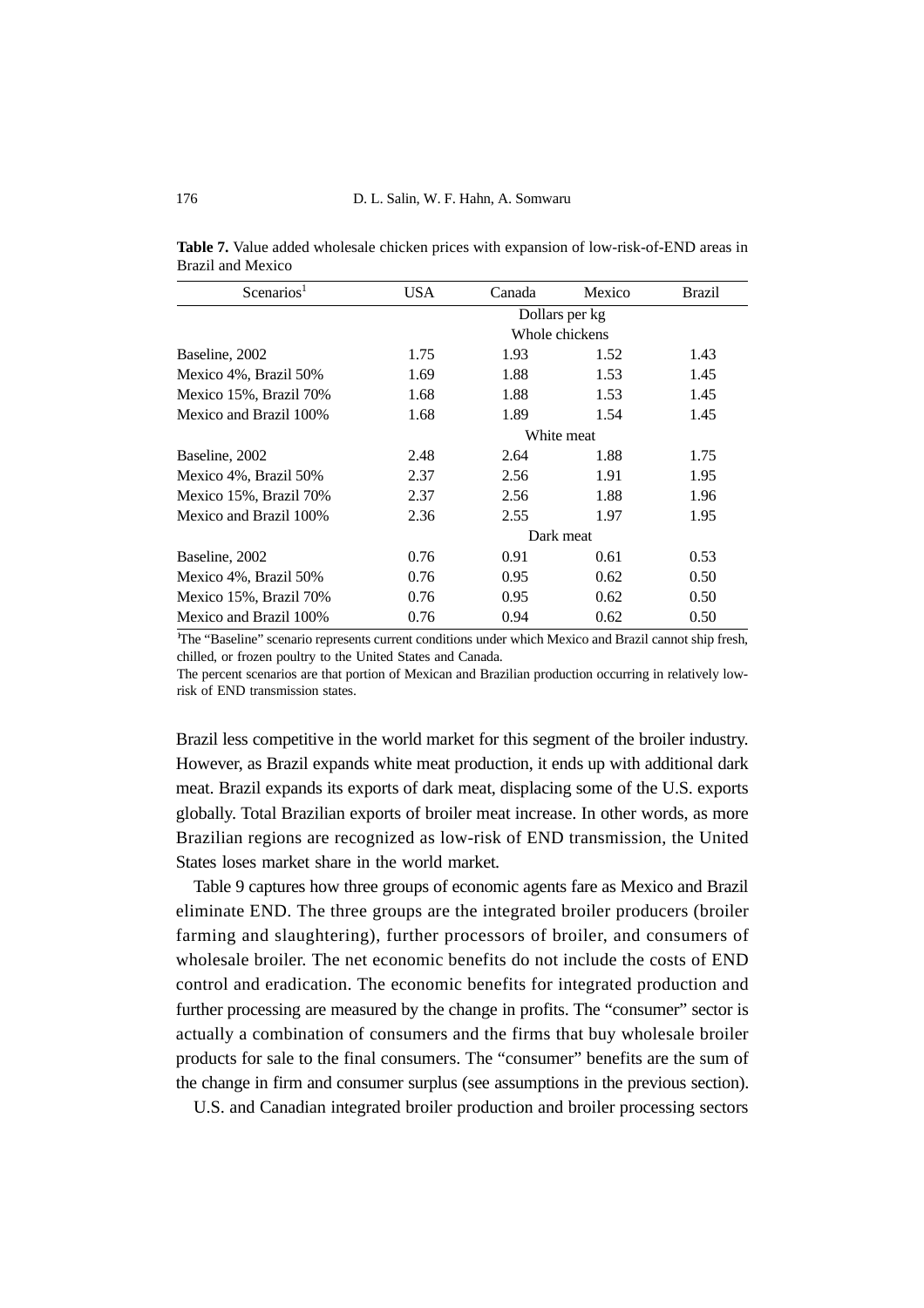| Exporting            | Importing country |                        |              |           |                |                        |                |               |          |       |
|----------------------|-------------------|------------------------|--------------|-----------|----------------|------------------------|----------------|---------------|----------|-------|
| country <sup>2</sup> |                   | <b>USA</b>             |              | Canada    | Mexico         |                        |                | <b>Brazil</b> |          | total |
|                      |                   |                        |              |           |                | 1,000 metric tons      |                |               |          |       |
|                      |                   |                        |              |           |                | <b>Baseline</b>        |                |               |          |       |
| <b>USA</b>           | $\overline{0}$    | $(0\%)^3$              | 72           | $(100\%)$ | 239            | (25%)                  | $\theta$       | $(0\%)$       | 1822     | 2134  |
| Mexico               | $\overline{0}$    | $(0\%)$                | $\theta$     | $(0\%)$   | $\theta$       | $(0\%)$                | $\theta$       | $(0\%)$       | $\theta$ | 0     |
| <b>Brazil</b>        | $\mathbf{0}$      | $(0\%)$                | $\mathbf{0}$ | $(0\%)$   | $\theta$       | $(0\%)$                | $\overline{0}$ | $(0\%)$       | 1588     | 1588  |
|                      |                   |                        |              |           |                | Mexico 4%, Brazil 50%  |                |               |          |       |
| <b>USA</b>           | $\overline{0}$    | $(0\%)$                | $\theta$     | $(0\%)$   | 162            | (37%)                  | $\theta$       | $(0\%)$       | 1759     | 1922  |
| Mexico               | 26                | $(100\%)$              | $\Omega$     | $(0\%)$   | $\theta$       | $(0\%)$                | $\overline{0}$ | $(0\%)$       | $\theta$ | 26    |
| <b>Brazil</b>        | 847               | $(100\%)$              | 72           | $(100\%)$ | $\overline{0}$ | $(0\%)$                | $\overline{0}$ | $(0\%)$       | 1603     | 2522  |
|                      |                   |                        |              |           |                | Mexico 15%, Brazil 70% |                |               |          |       |
| <b>USA</b>           | $\overline{0}$    | $(0\%)$                | $\theta$     | $(0\%)$   | 185            | (32%)                  | $\theta$       | $(0\%)$       | 1758     | 1943  |
| Mexico               | 72                | $(100\%)$              | $\theta$     | $(0\%)$   | $\Omega$       | $(0\%)$                | $\theta$       | $(0\%)$       | $\theta$ | 72    |
| <b>Brazil</b>        | 817               | $(100\%)$              | 72           | $(100\%)$ | $\theta$       | $(0\%)$                | $\overline{0}$ | $(0\%)$       | 1609     | 2498  |
|                      |                   | Mexico and Brazil 100% |              |           |                |                        |                |               |          |       |
| <b>USA</b>           | $\overline{0}$    | $(0\%)$                | $\Omega$     | $(0\%)$   | 142            | (37%)                  | $\theta$       | $(0\%)$       | 1758     | 1900  |
| Mexico               | 100               | $(100\%)$              | 10           | $(100\%)$ | $\theta$       | $(0\%)$                | $\overline{0}$ | $(0\%)$       | 3        | 114   |
| <b>Brazil</b>        | 809               | $(100\%)$              | 62           | $(100\%)$ | $\theta$       | $(0\%)$                | $\overline{0}$ | $(0\%)$       | 1607     | 2477  |

**Table 8.** World broiler trade flows (product-weight basis) with expansion of low-risk-of-END areas in Mexico and Brazil

The percent scenarios are that portion of Mexican and Brazilian production occurring in relatively lowrisk of END transmission states.

<sup>2</sup>Canada exports nothing in all the scenarios.

3 Numbers in parentheses show the percentage (in product weight terms) of intra-hemisphere value-added exports.

face lower earnings as Mexico and Brazil eradicate END, but U.S. and Canadian consumers gain. In the case of Canada, consumer's and producers' gains/losses depend on the supply and level of import quotas. The situation is reversed in Mexico and Brazil as their producers and processors gain while consumers lose because higher prices in the United States and Canada are transmitted to Mexico and Brazil. The net benefits in each country are positive. Each country's aggregate economy gains as Mexico and Brazil eradicate END as the increased benefits to the gaining sectors outweigh the losses to losing sectors.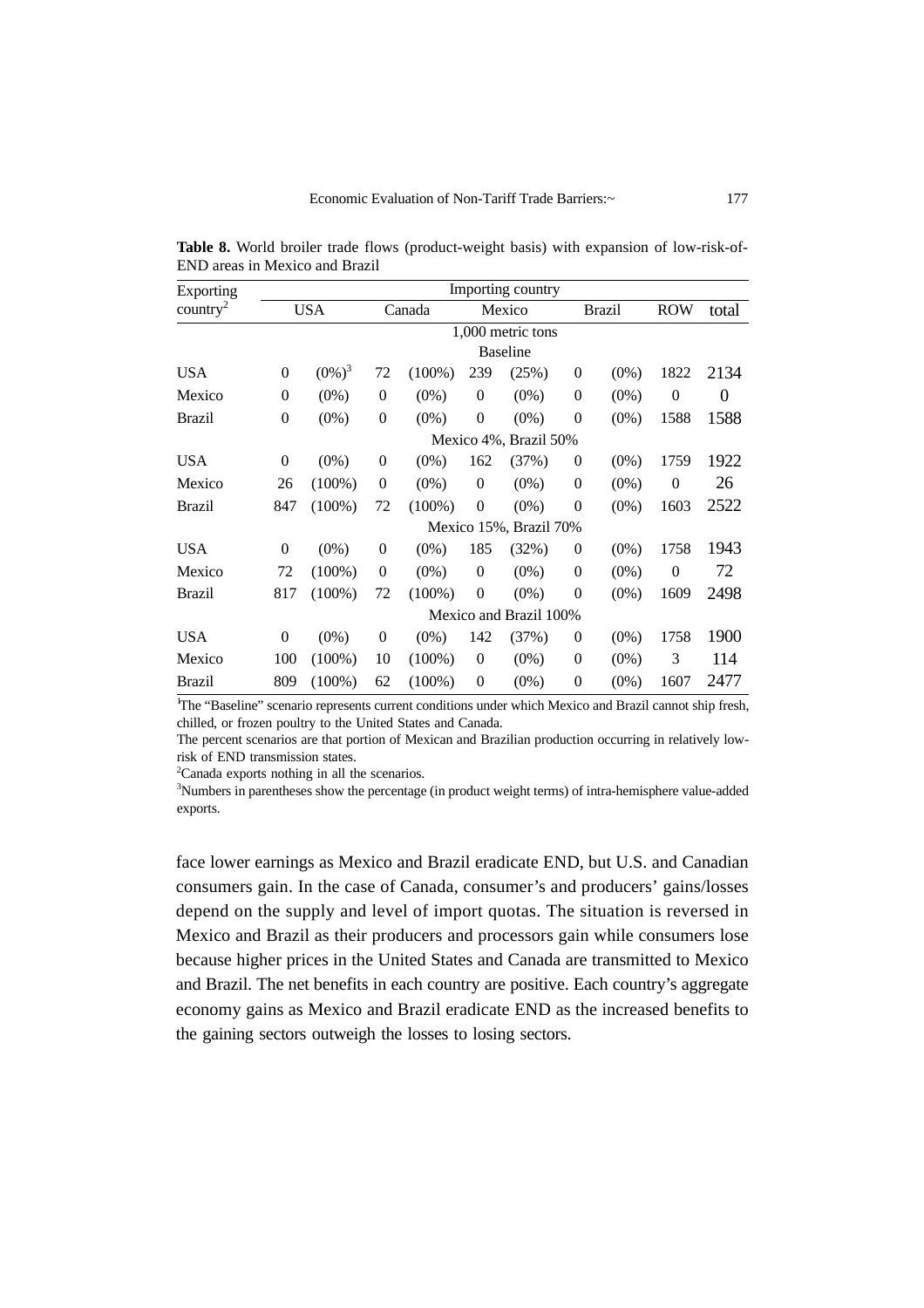| Scenarios <sup>1</sup> | <b>USA</b>                     | Canada                   | Mexico              | <b>Brazil</b> |  |  |
|------------------------|--------------------------------|--------------------------|---------------------|---------------|--|--|
|                        |                                | Millions of U.S. \$/year |                     |               |  |  |
|                        |                                |                          | Poultry integrators |               |  |  |
| Mexico 4%, Brazil 50%  | -159                           | $-11$                    | 16                  | 132           |  |  |
| Mexico 15%, Brazil 70% | -159                           | $-11$                    | 17                  | 132           |  |  |
| Mexico and Brazil 100% | $-167$                         | $-15$                    | 29                  | 129           |  |  |
|                        |                                |                          | Further processors  |               |  |  |
| Mexico 4%, Brazil 50%  | -109                           | $-2$                     |                     | 38            |  |  |
| Mexico 15%, Brazil 70% | $-110$                         | $-2$                     | 4                   | 36            |  |  |
| Mexico and Brazil 100% | $-112$                         | $-2$                     | 7                   | 36            |  |  |
|                        | Consumers of wholesale poultry |                          |                     |               |  |  |
| Mexico 4%, Brazil 50%  | 318                            | 16                       | $-17$               | $-101$        |  |  |
| Mexico 15%, Brazil 70% | 320                            | 15                       | $-19$               | $-101$        |  |  |
| Mexico and Brazil 100% | 333                            | 20                       | $-30$               | -99           |  |  |
|                        | Total change in surplus        |                          |                     |               |  |  |
| Mexico 4%, Brazil 50%  | 50                             | 3                        | $\theta$            | 69            |  |  |
| Mexico 15%, Brazil 70% | 51                             | $\mathfrak{D}$           | $\mathfrak{D}$      | 68            |  |  |
| Mexico and Brazil 100% | 53                             | 3                        | 5                   | 66            |  |  |

**Table 9.** Economic welfare with expansion of low-risk-of-END areas in Mexico and Brazil

The percent scenarios are that portion of Mexican and Brazilian production occurring in relatively lowrisk of END transmission states.

# **VI. Conclusions**

The United States and Brazil are the world's two largest broiler exporters. The END outbreak in the United States has not had any significant impact on U.S. exports since it has not affected the major broiler exporting states. The presence of END in certain regions in Brazil prevents shipment of Brazilian fresh, chilled, or frozen poultry meat to the United States. Mexico has a significant broiler industry, but also has END. Because of the Uruguay Round Agreement, the United States is committed to the regionalization of sanitary barriers. U.S. recognition of portions of Mexico or Brazil as free of END and acceptance of their poultry inspection systems could have a major impact on world broiler trade.

U.S. and Canadian consumers have a stronger preference for white meat than Mexican and Brazilian consumers. This strong preference for white meat raises U.S. and Canadian white meat prices and also helps keep dark meat prices low. Low dark-meat prices are one of the most important factors fueling U.S. exports. Coupling lower white meat prices with lower processing costs and elimination of END makes Mexico and Brazil competitive suppliers to the U.S. market. Net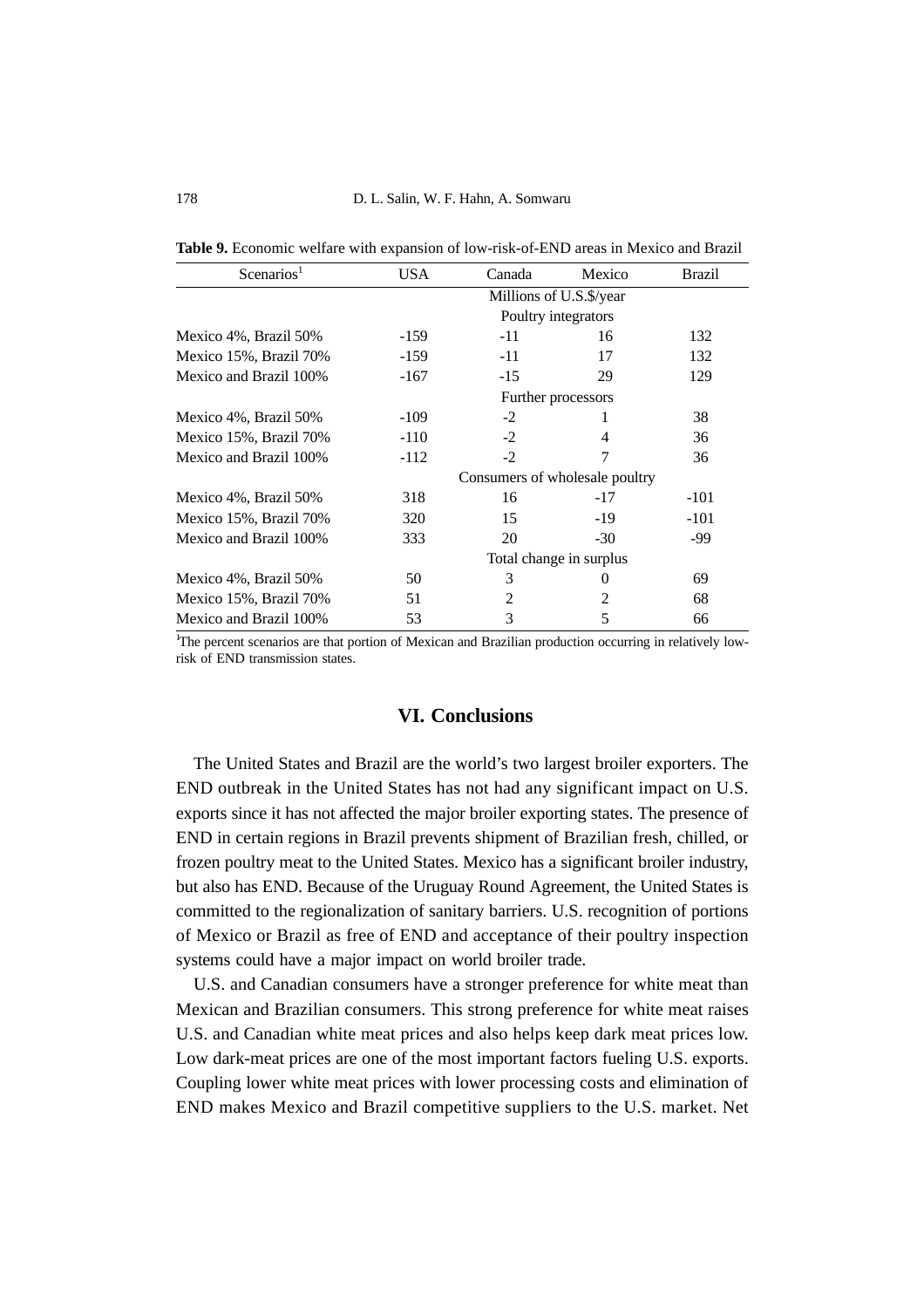economic welfare in all four countries increases. However, the model does not account for costs associated with the elimination of END in Mexico and Brazil. These costs will reduce the net gains. The net gains presented in this paper are welfare changes per year. The largest part of the costs of END eradication will be a one-time cost.

Brazil and Mexico have an advantage in supplying value-added broiler products. If these countries can achieve END free status and are certified that their inspection system is equivalent to the United States, their exports of value-added to the United States will reduce U.S. broiler production. In response to these policies changes, U.S. broiler industry might have to intensify its efforts to increase its competitiveness. However, our analysis does not account for improvement in Brazilian and Mexican productivity arising from the elimination of END.

A large portion of world broiler trade is driven by subtle differences in countries' economic development and consumers' purchasing power. The model finds a longrun equilibrium under the assumption that the rest of the economy is not affected by changes in the broiler sector. Current trends in the Mexican and Brazilian economies as a whole are likely to reduce the estimated long-run impacts of sanitary barrier reforms. White meat is the more expensive cut in Mexico, and it is likely that the preference for white meat will grow along with Mexico's economic development. If economic growth in Mexico and Brazil accelerates, this is expected to lead to improved wages and more environmental regulations, which in turn could decrease their relative competitiveness in the further processing of broiler cuts.

*Received 1 January 2003, Accepted 5 March 2003*

## **References**

- Agriculture and Agri-Food Canada. November 11, 2002. Minister of Agriculture and Agri-food, Canada, <http://www.agr.gc.ca>.
- Alston, Julian, Colin Carter, Richard Greeen, Daniel Pick. 1990. "Whither Armington Trade Models?" *American Journal of Agricultural Economics*. Vol. 72: 455-467.
- Associaòão Brasileira dos Pordutores e Exportadores de Frangos (ABEF), 2001.
- Australian Chicken Meat Federation (ACMF). June 2002. *Benchmarking and Value Cheian On-going Study Program*. Year 3 Report.

Coleman Jonathan R., and Warren Payne. 2003. "Factors Affecting Trade in Mexican Imports of Poultry Meat From the United States". Office of Industries Working Paper, U.S. International Trade Commission.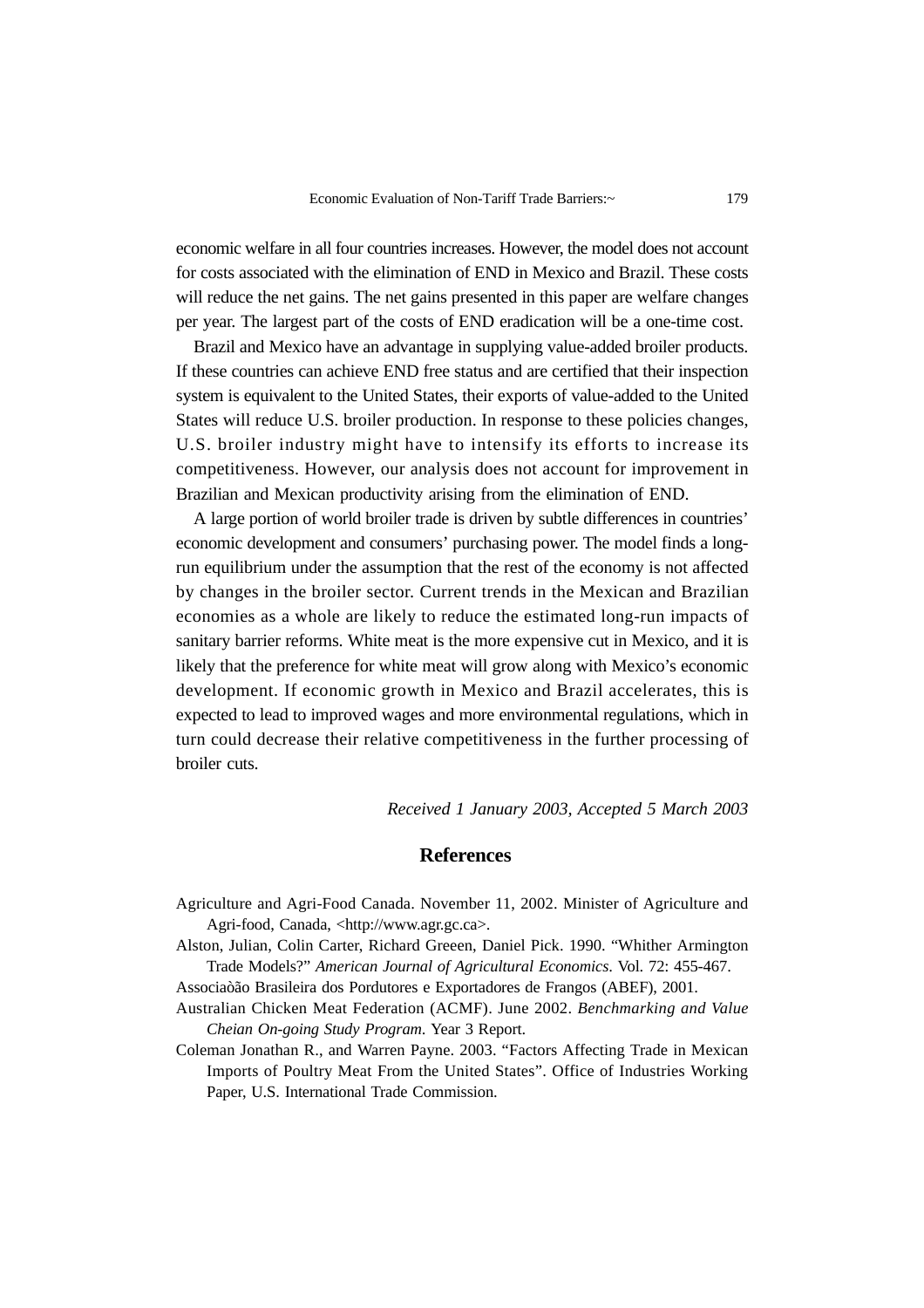- Companhia Nacional de Abastecimiento (CONAB), Ministério da Agricultura, Pecuária e Abastecimiento, Brazil, <http://www.conab.gov.br>. November 26, 2002.
- Hahn, William F. 1990. *North American Trade Model for Animal Products*, Technical Bulletin No. 1830, USDA Economic Research Service.
- International Organization for Epizootics (OIE). March 29, 2003. Data on Animal Diseases, OIE Classification of Diseases. <http://www.oie.int/eng/normes/mcode/a\_ summry.htm>.
- Kassum, Julian and Nancy Morgan. 2002. "The SPS Agreement: Livestock and Meat Trade. Draft Food and Agriculture Organization (FAO) Paper.
- Lancaster, Kelvin J. May 1966. "Change and Innovation in the Technology of Consumption." *American Economic Review,* 56(2): 14-23.
- Lewbel, Arthur. June 1996. "Aggregation without Separability: A Generalized Composite Commodity Theorem." *American Economic Review* 86(3): 524-543.
- National Archives of Records Administration. January 1, 2003, *Code of Federal Regulations*, Title 1, Vol.9, Section 94.6 and 94.22.
- Orden, David, Timothy Josling, and Donna Roberts. 2002. *Product Differentiation, Sanitary Barriers, and Arbitrage in World Poultry Markets*. Global Food Trade and Consumer Demand for Quality, Kluwer Academic/Plenum Publishers, New York.
- Parson Richard. National Poultry Supervisor, Poultry Market News. USDA-Agricultural Marketing Service. Personal Communication on March 6, 2003.
- Roberts, Donna. 1998a. *Preliminary Assessment of the Effects of the WTO Agreement on Sanitary and Phytosanitary Trade Regulations*, Journal of International Economic Law Oxford University Press 3(1): 377-405.
- ---------1998b. *Implementation of the WTO Agreement on the Application of Sanitary and Phytosanitary Measures: The First Two Years*, International Agricultural Trade Research Consortium, University of Minnesota.
- Rogowsky, Robert A. and Very Simpson. December 1998. *Industry and Trade Summary: Poultry*. U.S. International Trade Commission, Publication 3148.
- Salin, Delmy, William H. Hahn and David J. Harvey. December 2002. *U.S.-Mexico Broiler Trade: A Bird's Eye View.* E-Outlook Report, ERS-USDA, LPD-M-102-01. <http:// www.ers.usda.gov/publications/ldp/dec02/ldpm10201/DBGen. htm>.
- Salin, Delmy and William H. Hahn. "Trip Report of the Mexican Broiler Marketing System." Unpublished paper, February 17, 2003.
- Samuelson, Paul A. 1952. "Price Equilibrium and Linear Programming." *American Economic Review* Vol. 42, no. 1 pp: 283-303.
- Secretaría de Agricultura, Ganadería y Desarrollo Rural, Pesca y Alimentación (SAGARPA)- Servicio de Información y Estadística Agroalimentaria y Pesquera (SIAP). September 2001. *Anuario Estadístico de la Producción Pecuaria de los Estados Unidos Mexicanos 2000*.
- Unión Nacional de Avicultores (UNA) de Mexico. Abril 2002. *Compendio de Indicadores Económicos del Sector Avícola*.
- USDA *Agricultural Baseline Projections to 2012*, Office of the Chief Economist, Staff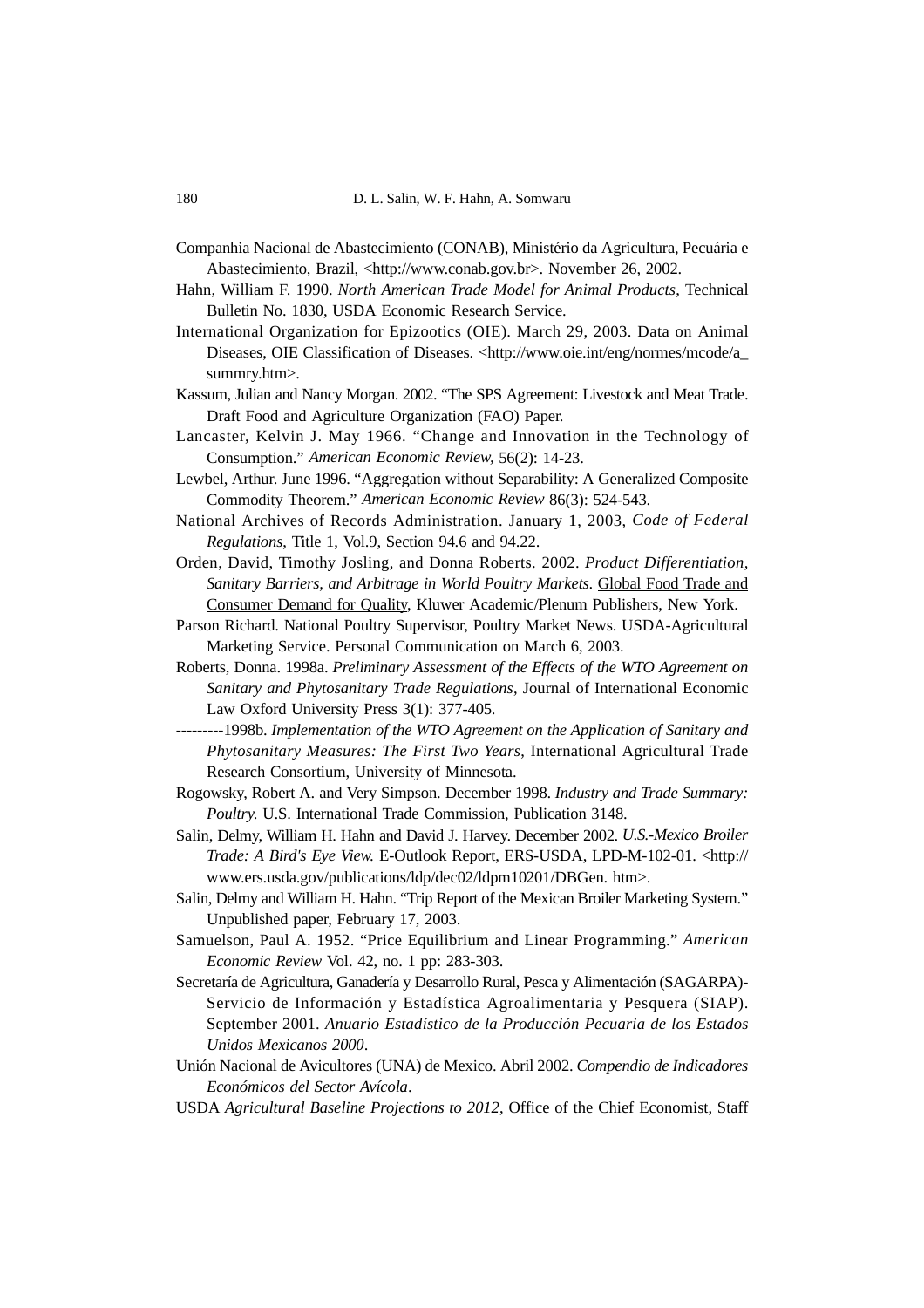Report WAOB-2003-1.

- USDA Animal and Plant Health Inspection Service (APHIS). April 2003. Emergency Management Warning 87: "Exotic Newcastle Disease Confirmed in the United States". <http:// aphisweb.aphis.usda.gov/lpa/issues/enc/emws/encdw87-03.html>.
- USDA Foreign Agricultural Service (FAS). March 2003a. "Livestock and Poultry: World Markets and Trade." Circular Series DL&P 1-03. http://www.fas.usda.gov/dlp/ circular/2003/03-03LP/dlp1\_03.pdf
- -------January 24, 2003b. "Mexico Poultry and Products Provisional Safeguard on Chicken Leg Quarters." Gain Report Number: MX3012. Global Agricultural Information Network.
- USDA Food Safety and Inspection Service (FSIS), Field Automation and Information Management Division. Personal Communication on March 6, 2003.
- Wohlgenat, Michael K. and Richard C. Haidacher. December 1989. *Retail-toFarm Linkages for a Complete Demand System of Food Commodities.* Technical Bulletin 177, United States Department of Agriculture Economic Research Service.
- Wright Chris. August 2002. Mexico Nervous Ahead of NAFTA Deadline, *Poultry USA*, pp. 22-24.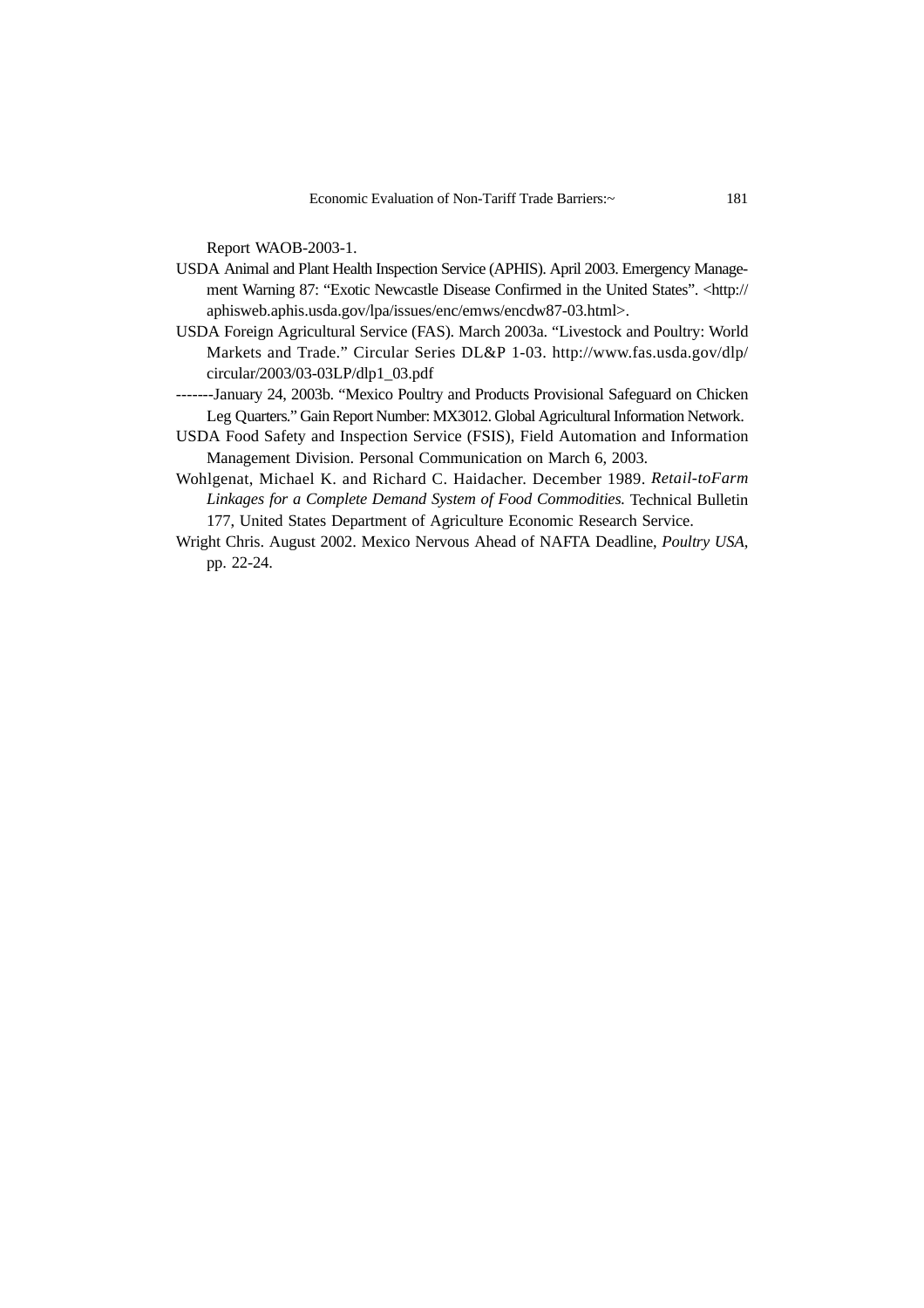### **Appendix: The Structure of the MP Model**

The MP model minimizes the costs of producing, processing, and shipping broilers subject to a representative-consumer-utility constraint. The typical mathematical programming model maximizes the sum of producer and consumer surplus. Consumer surplus does not exist when two or more prices change. One cannot *integrate* under multiple demand functions. Multi-product MP models typically use compensated demand functions, which have symmetric derivatives and can be integrated. Hahn (1993) showed that minimizing costs subject to a utility constraint and maximizing surplus with compensated demand functions are equivalent approaches. The use of a compensated demand system allows one to do a welfare analysis of changes in policy or exogenous variables.

The MP model uses quadratic utility functions. The quadratic utility function is locally flexible. The modeling process starts with a baseline set of prices, consumption, and elasticities. The elasticities are required to be (1) homogeneous of degree 0 in prices and expenditures and (2) consistent with the budget constraint. The compensated elasticities (3) must exhibit Slutsky symmetry and (4) be negative, semi-definite. The first three conditions on the elasticities imply equality constraints. As a result, over half the elasticities in the system are functions of the others. The fourth constraint is an inequality constraint.

The demand elasticities used in the model are based on published sources. There are two problems. The first is that while economists often impose the equality restrictions of demand theory, they often do not check the inequality restrictions. Many published elasticities are not negative, semi-definite. We generally correct this problem by making cross-price elasticities closer to zero. The other problem we had is that no published set of demand elasticities with the same level of poultry product detail we have in this model. We made some arbitrary assumptions relating the detailed elasticities to the aggregate estimates. We tested our model by using different disaggregation assumptions. It turns out that varying the demand elasticities had only small effects on the model results.

Given sets of demand elasticities for the United States, Canada, Mexico, and Brazil, the modeling system finds a set of quadratic utility functions consistent with those elasticities and the baseline prices and quantities. The utility constraints for the MP model can be written:

$$
\sum_{k} A_{i,k} D_{i,k}^{b} + \sum_{k,l} B_{i,k,l} D_{i,k}^{b} D_{i,l}^{b} \le \sum_{k} A_{i,k} D_{i,k} + \sum_{k,l} B_{i,k,l} D_{i,k} D_{i,l}^{b} \tag{1}
$$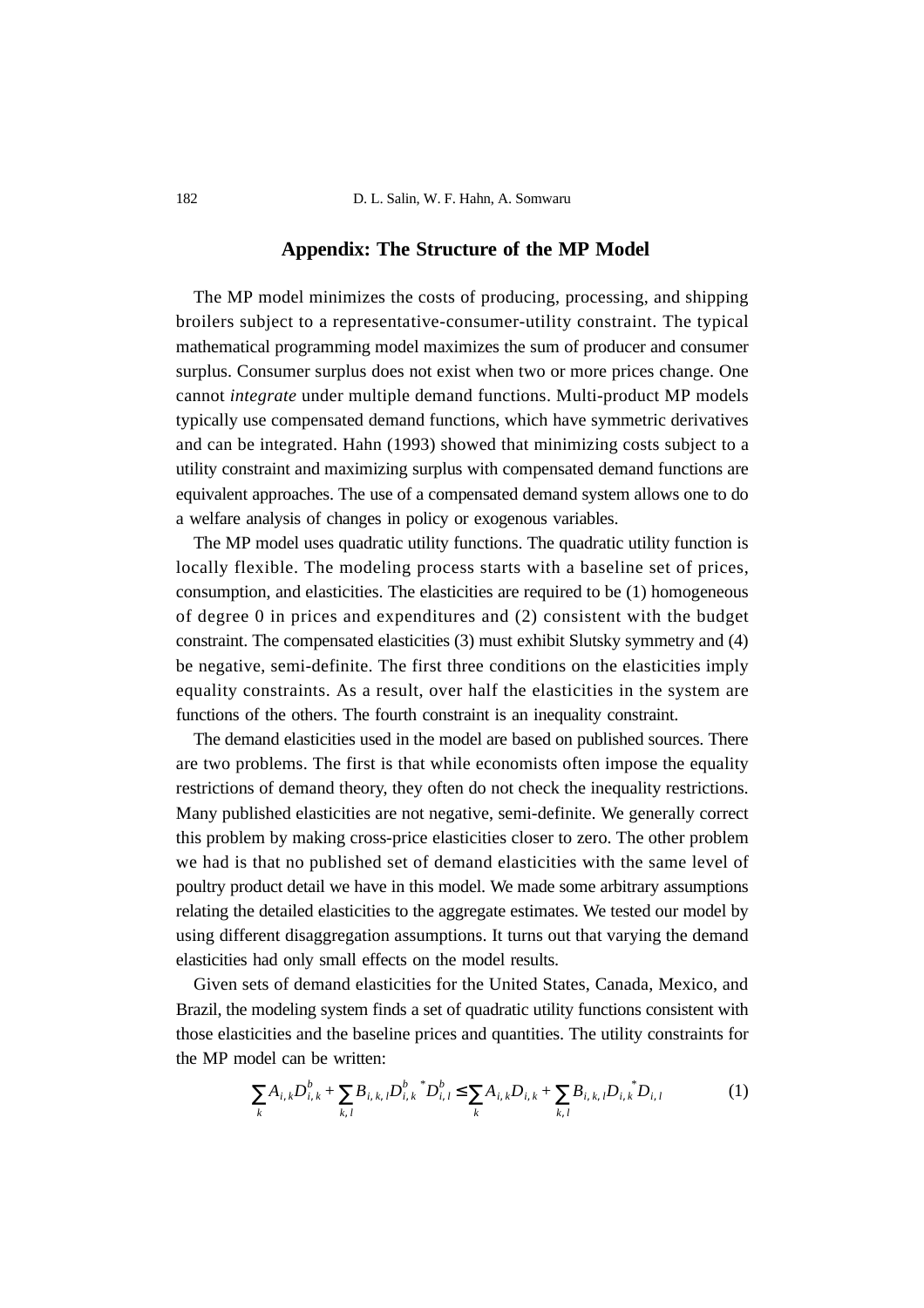In equation 1, the subscripts "i" vary with the four countries, while "k" and "l" vary over the consumption quantities. The terms  $A_{i,k}$  and  $B_{i,k,l}$  are quadratic utility function parameters. The term  $D_{i,k}$  is the models solution for the demand for product k in country i and the term  $D_{j,k}^b$  is the baseline demand for product k in country i. The constraint in equation 1 requires that the representative consumers utility is a least as great as the baseline utility.

There are five sources of costs. The first cost is in the production of broilers. There are two types of broilers in the model: parts-type broilers and whole-type broilers. These are joint products. The parts-type and whole-type birds produced in country i are denoted by  $B_{i,p}$  and  $B_{i,w}$  respectively. The joint cost function for production of birds is:

$$
\alpha_{i,b}(d_{i,b,p}B_{i,p}^{\sigma_{i,b}}+d_{i,b,w}B_{i,w}^{\sigma_{i,b}})^{f_{i,b}/\sigma_{i,b}}
$$
\n(2)

In equation 2,  $\alpha_{i,b}$ ,  $\sigma_{i,b}$ ,  $d_{i,b}$ , and  $f_{i,b}$  are parameters. Equation (2) looks like a constant elasticity of substitution (CES) production function; however, because the  $\sigma_{i,b}$  are greater than 1, the level sets curve away from the axes rather than toward them. The "f" parameters are 1 equal to one plus the flexibility of supply. If the supply of birds were perfectly elastic in some country, its "f" will be one. Research shows that chicken supply seems to be extremely elastic. We set the value of "f" to imply a supply elasticity of 8. The  $\alpha_{i,b}$  and  $d_{i,b}$  parameters are set so that the marginal costs of producing the baseline amount of whole birds equals the baseline whole bird price and the marginal costs of broilers parts equals the weighted value of its parts.

Another production activity that induces costs is the adding of value to broiler cuts. There are three value-added broiler cuts, whole birds, white meat, and dark meat and two sources of value added in each country, the processor and the intermediate consumer. The model calculates the total value added to each of the three cuts by each of the two sources in each of the three countries. The valueadded by parts is aggregated by source and country using a CES-like approach as in equation 2. The aggregate supply of value-added supplied by each country's two sources is upward sloping, so that marginal and total costs increase with increasing levels of value-added processing.

Another set of cost arises when broiler meat is exported. Exports incur transport costs and import tariffs in the receiving countries. The fourth cost in the model is the cost of buying the aggregate other good. As noted above, the typical partial